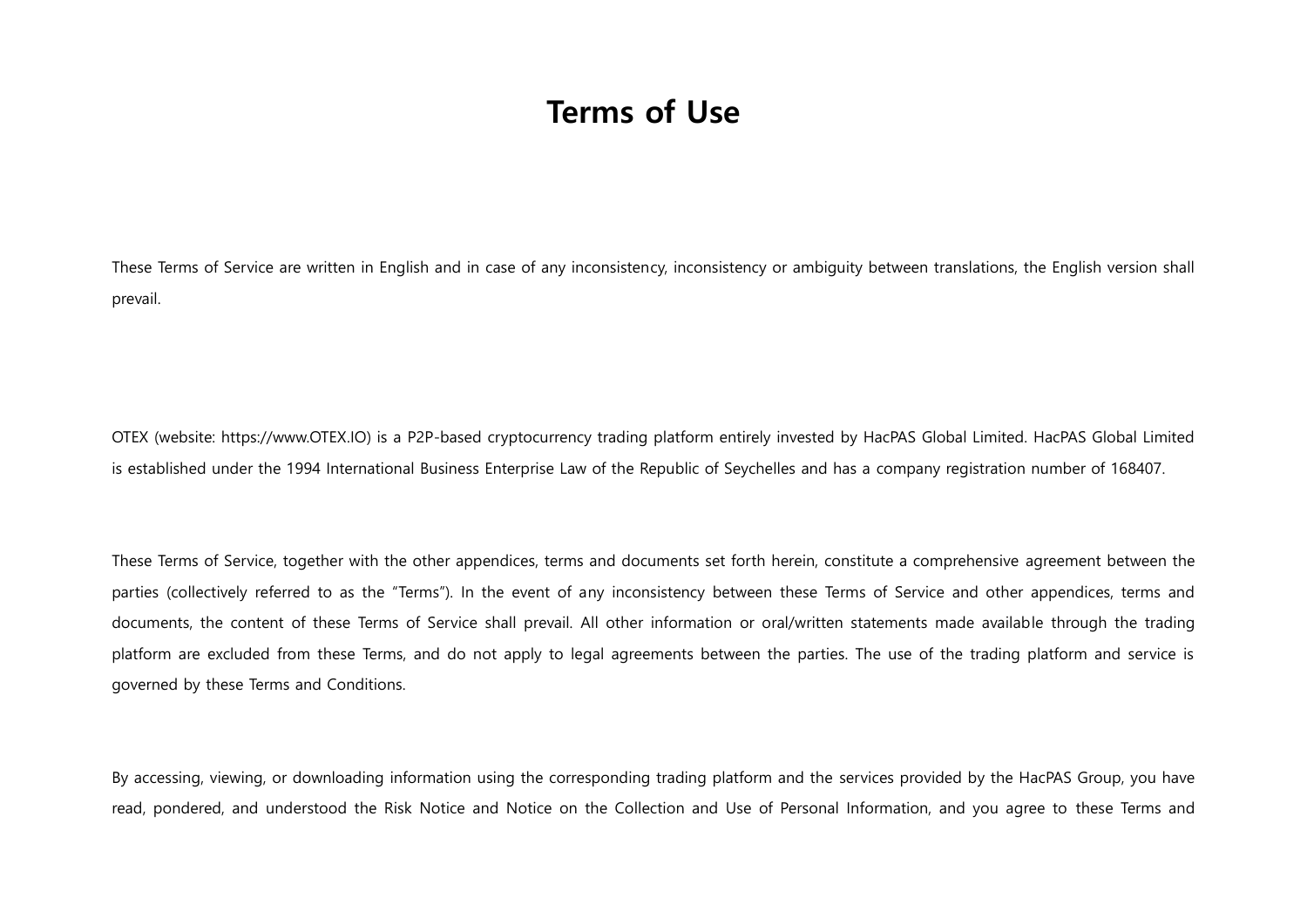Conditions without any other conditions. You acknowledge that you understand and agree to be bound by. HacPAS reserves the right to change the contents of these Terms and Conditions at any time without notice. You agree that the changed terms will continue to be binding on you, and HacPAS has no obligation to notify you of such changes. You acknowledge that it is your responsibility to check these Terms regularly to determine if any changes have been made, and if you continue to use the Trading Platform and the services provided by HacPAS Group after the revised Terms are posted, you acknowledge that you accept these changes.

The copyright of the trading platform and all text, graphics, images, software and all other materials posted on the trading platform is owned by HacPAS, including all registered trademarks and other intellectual property rights relating to materials and services on the trading platform. The materials on the trading platform may be used for personal and non-commercial purposes only.

You may display or print excerpts of the trading platform on a computer screen only for the purposes specified above, in which case any copyright and other proprietary notices or any copyright and other proprietary notices displayed on the first print or download, or any HacPAS registered trademarks or logos, are altered or added. Or, it must be preserved without deletion. Except as expressly set forth in this policy, you may not alter, modify, distribute, or use any material on the website for any other commercial purpose without the prior written permission of HacPAS.

You acknowledge that'OTEX' and the logo of OTEX are registered trademarks of HacPAS. You may, to the maximum extent permitted above, reproduce without tampering the registered trademarks displayed on material downloaded from this trading platform, but may not use, copy, adapt or delete them in any other way.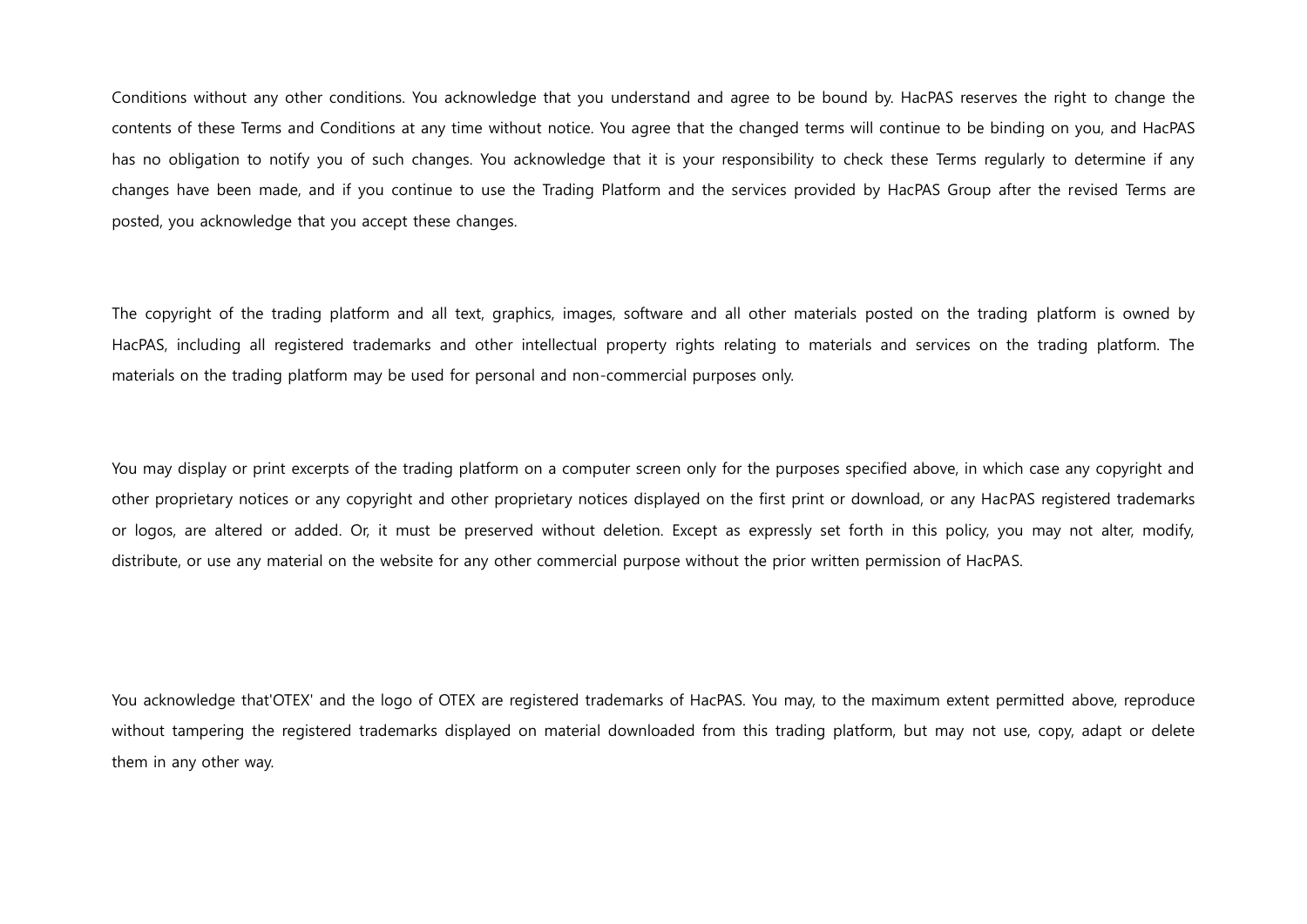In any event, you may acquire rights in or in connection with the Trading Platform (except for the right to use the Platform under these Terms and other terms applicable to certain services or sections of the Trading Platform) or give you to the Platform, or It cannot be expressed as if you have any rights in this regard.

You may not use or access the Service or this trading platform if you are located, moved to or settled in, or are a citizen or resident of the following countries, regions, territories and places: (i) United States, Quebec (Canada), Hong Kong, Republic of Seychelles, Bermuda Islands, Cuba, Crimea and Sevastopol, Iran, Syria, North Korea or Sudan; (ii) the state, country or jurisdiction in which the United States has imposed embargo; (iii) Jurisdictions where access to or use of the Service or this trading platform is prohibited in accordance with the applicable law applicable to you (for reasons of your nationality, place of residence, citizenship, residence, etc.);

(iv) A place where the disclosure or use of the Service or this trading platform is prohibited or contrary to local laws or regulations, or a place where a member of HacPAS obtains a local registration or license (collectively, the "restricted jurisdiction"). HacPAS may, in its sole discretion, limit or control access to the Service or the trading platform within the Service Restricted Area. If it is found that the transaction platform or access to this service is made in a service restricted area, or if it is found to have made a false statement about the place of establishment and establishment, citizenship, or residence, or HacPAS closes the user's account, the current transaction price You have the right to immediately liquidate any open positions that are being made.

Justice

In these terms: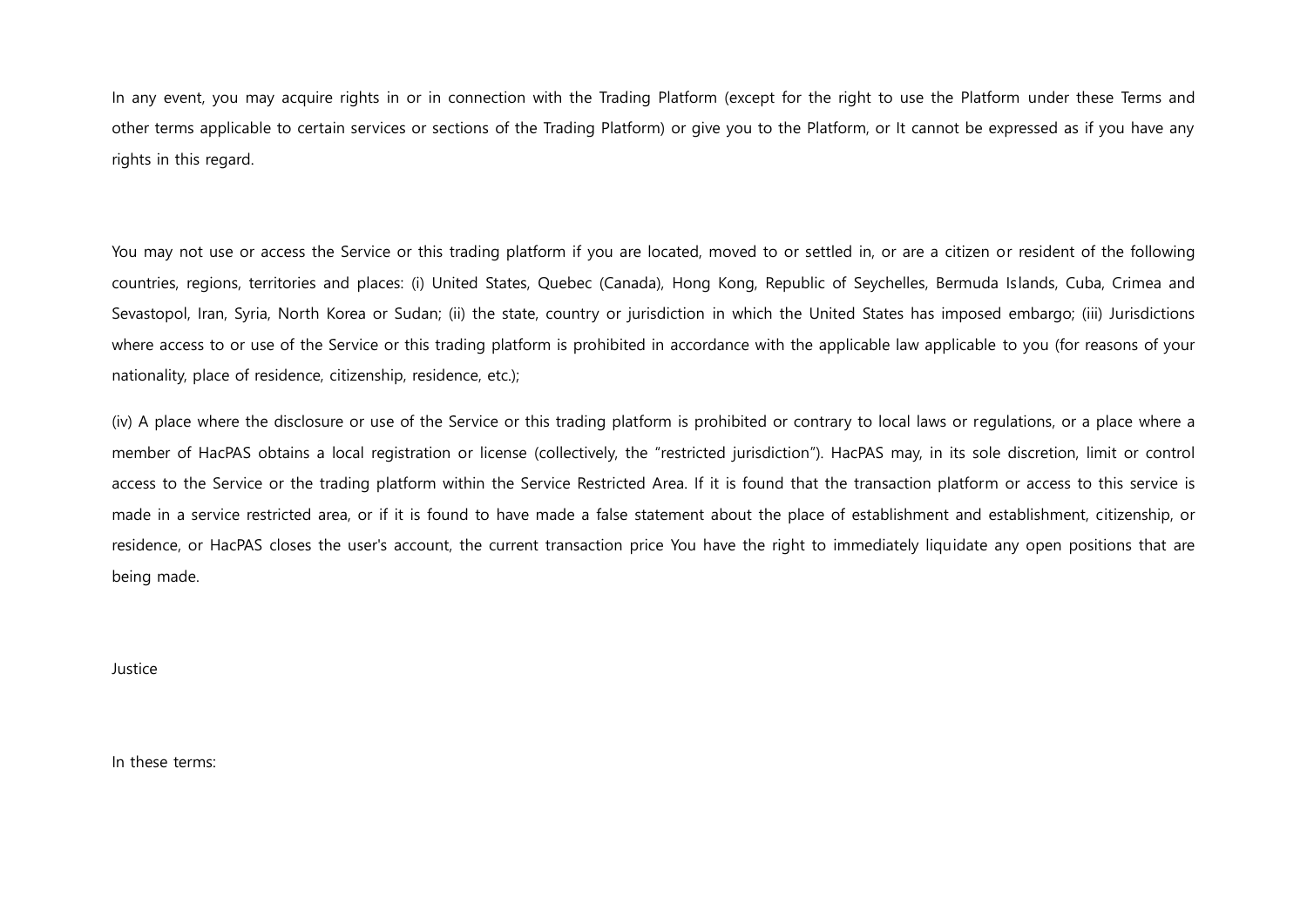"HPS" means Interface.

"Governing Law" means any civil and customary law, statute, statute, or regulation of any government, quasi-governmental, administrative or regulatory body, court, government agency or association bound by any member of HacPAS or any jurisdiction that applies to the receipt or performance of the Services. Means, directives, judgments, bylaws, bylaws, circulars, statutes, orders, notices, demands, edicts, compulsory, resolutions, rules, and judgments.

"OTEX Web, App" means a web and mobile based trading platform/application developed, published and distributed by Bizblocks in Korea (this may be updated from time to time).

"OTEX Exchange" is Bizblocks' PayBanC security-based trading platform, which is primarily based on this trading platform operated by HacPAS, which can be accessed via the following link: https://OTEX.IO

"HacPAS Group" means its subsidiary of HacPAS.

"Intellectual Property Rights" means the right to design designs, patents, copyrights, database rights, data protection rights, registered trademarks, service trademarks, logos, trade names, domain rights, and undisclosed or confidential information in all regions of the world, whether registered or not. (E.g. know-how, trade secrets, inventions (with or without patents)), moral rights and all other intellectual or industrial property rights and applications for registration of those rights.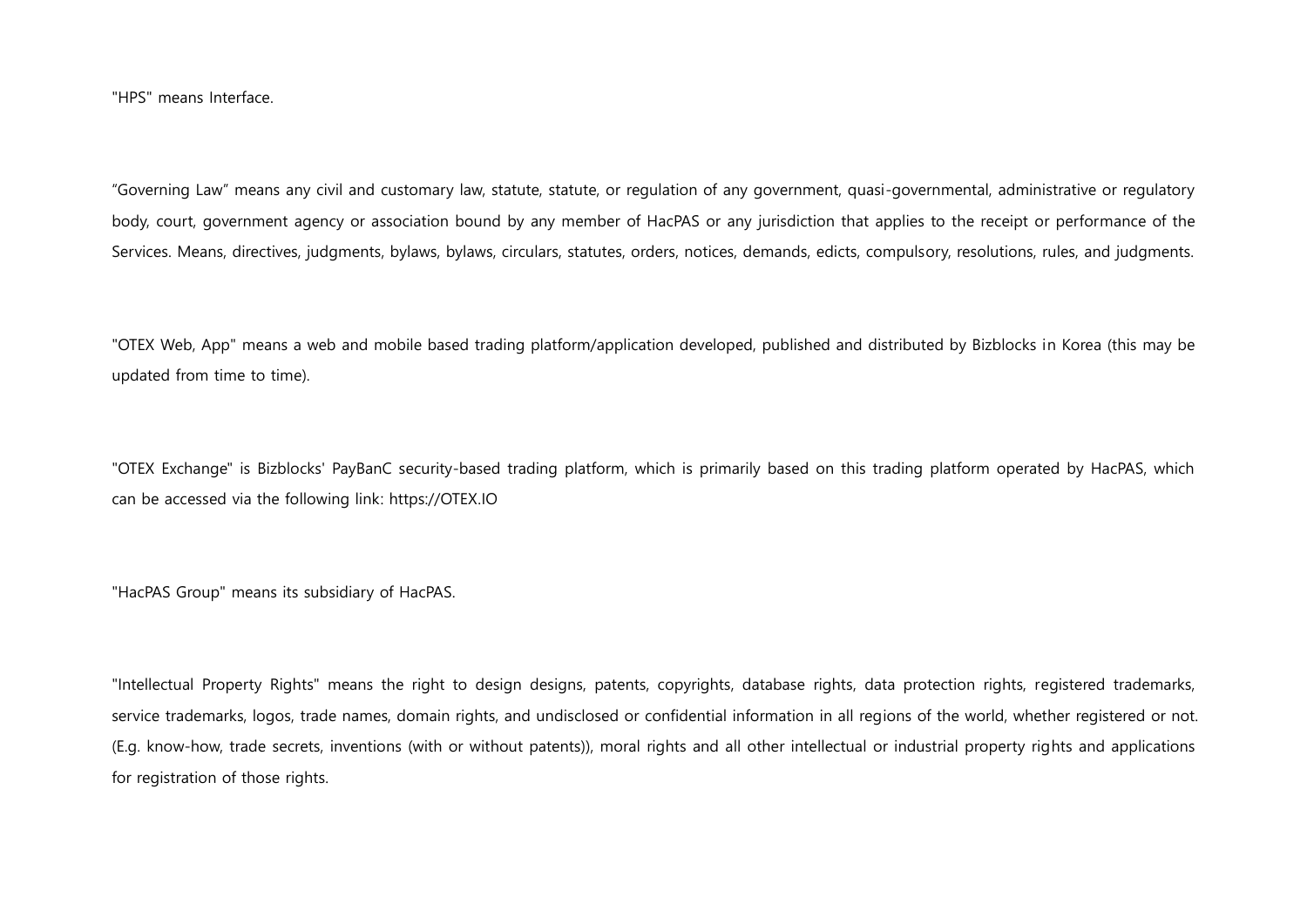"Member" means all registered users of the trading platform.

"Services" means websites, applications (applications) and other services provided by members of the HacPAS Group, including:

a) P2P trading platform platform

b) Downloadable materials from HacPAS' website;

c) All information, content and other materials directly disclosed or provided by the HacPAS Group, including all content related to the subject (including research/analysis, market data or blog content);

d) Including information, content or services provided by anyone who assists with the above.

"Trading platform" means a bitcoin-based trading platform that can be accessed at https://www.OTEX.IO and its subdomains, mobile applications (including OTEX Mobile Web and App), APIs, and HacPAS Group-owned trading platforms. Means other media.

1. Connection conditions

1.1: When accessing and using the service, you must comply with the following items: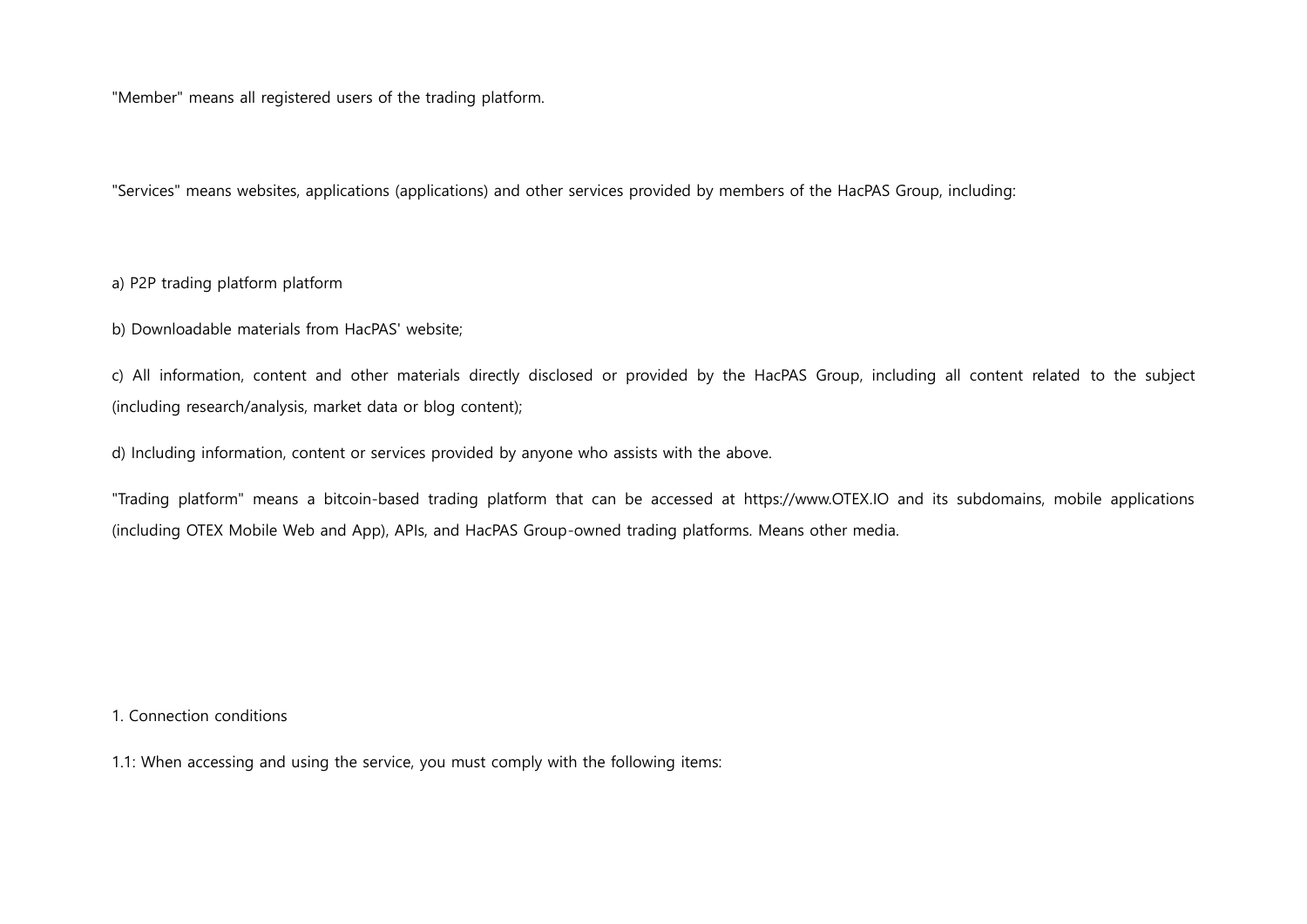a) (i) includes proceeds from illegal activities (including cryptocurrency tumblers, darknet markets, money laundering or terrorist aid); (ii) disclose, distribute, or disseminate illegal material or information; (iii) You must not engage in activities that violate or may violate applicable laws.

b) If HacPAS Group's computing systems, networks, or services are hosted by a third party, you must not attempt to compromise the security or integrity of the third party's computing systems and networks.

c) You may not use or misuse the Service in any way that could impair the functionality of the Service, the trading platform, or other systems used to provide the Service, or interfere with other users from using the Service or the trading platform.

d) You must not attempt to gain unauthorized access to any other material other than the computer system on which the trading platform is hosted or to which you have been explicitly granted access.

e) Files, potentially offensive content or illegal material or data on the trading platform (including copyrighted or trade secret protected data or other material that you do not have the right to use) that may damage someone else's computer device or software. ) Must not be sent or entered.

f) Modify, copy, edit, duplicate, disassemble, decompile, and modify the computer program used to deliver this service or operate this trading platform, except in cases where it is absolutely necessary to use this service or the trading platform normally. Do not attempt to reverse engineer.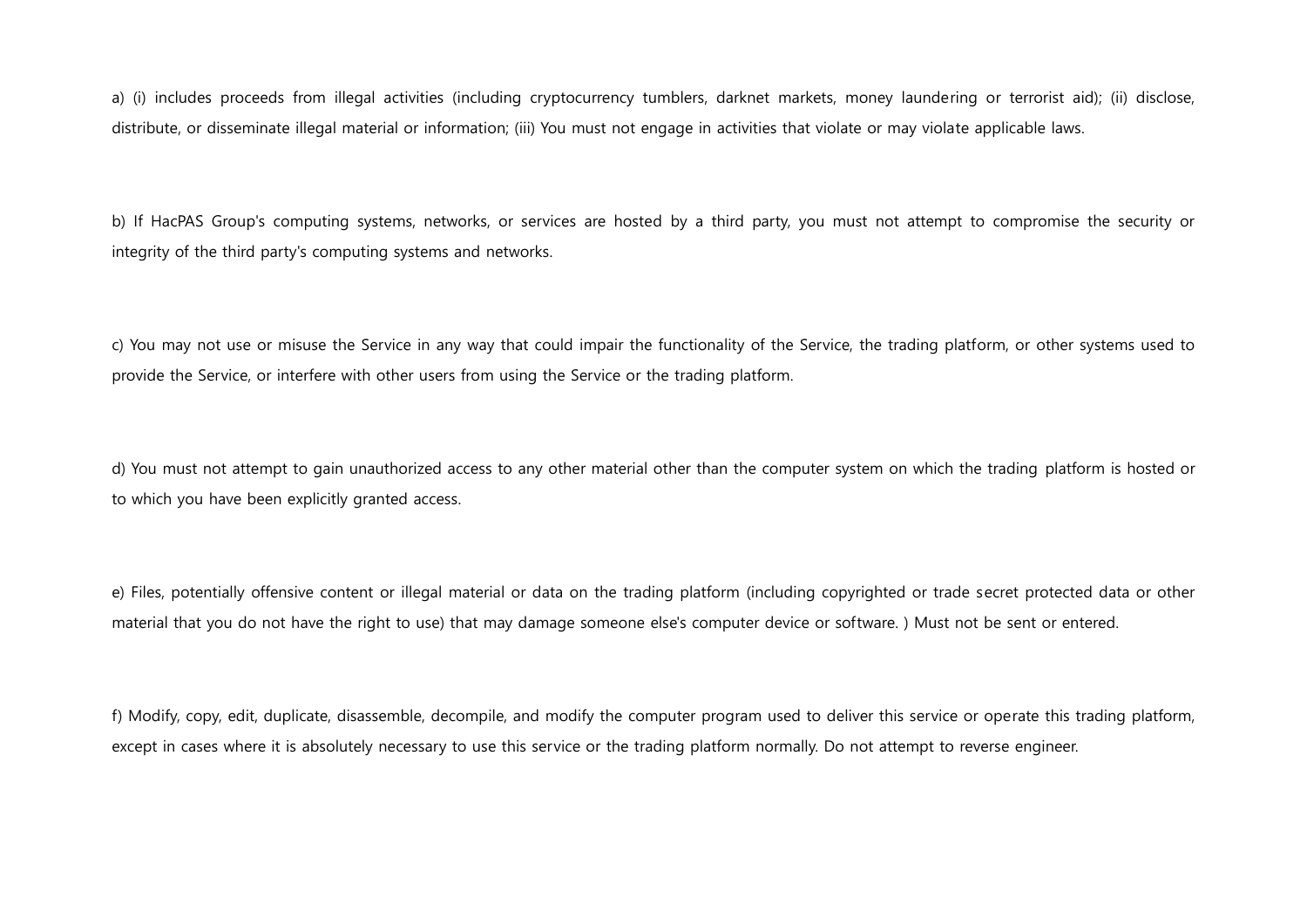g) All user names and passwords required to access the trading platform must be kept secure and confidential.

h) In the event of any unauthorized use of your password or any other security breach, you must notify HacPAS immediately, and HacPAS will reset your password upon such notification.

1.2: The use of this service may be subject to restrictions including, but not limited to, the allowed transaction volume and number of calls based on the relevant application program interface. The above restrictions will be announced.

1.3: By accessing the trading platform, registering for or using the service as a member, you represent, warrant and perform the following matters.

a) You agree to these Terms and Conditions;

b) You are an adult 18 years of age or older and are entitled to accept these Terms and Conditions.

c) You (or your legally authorized representative) are the legal owners of funds invested in your HacPAS account and the sources of such funds are legitimate;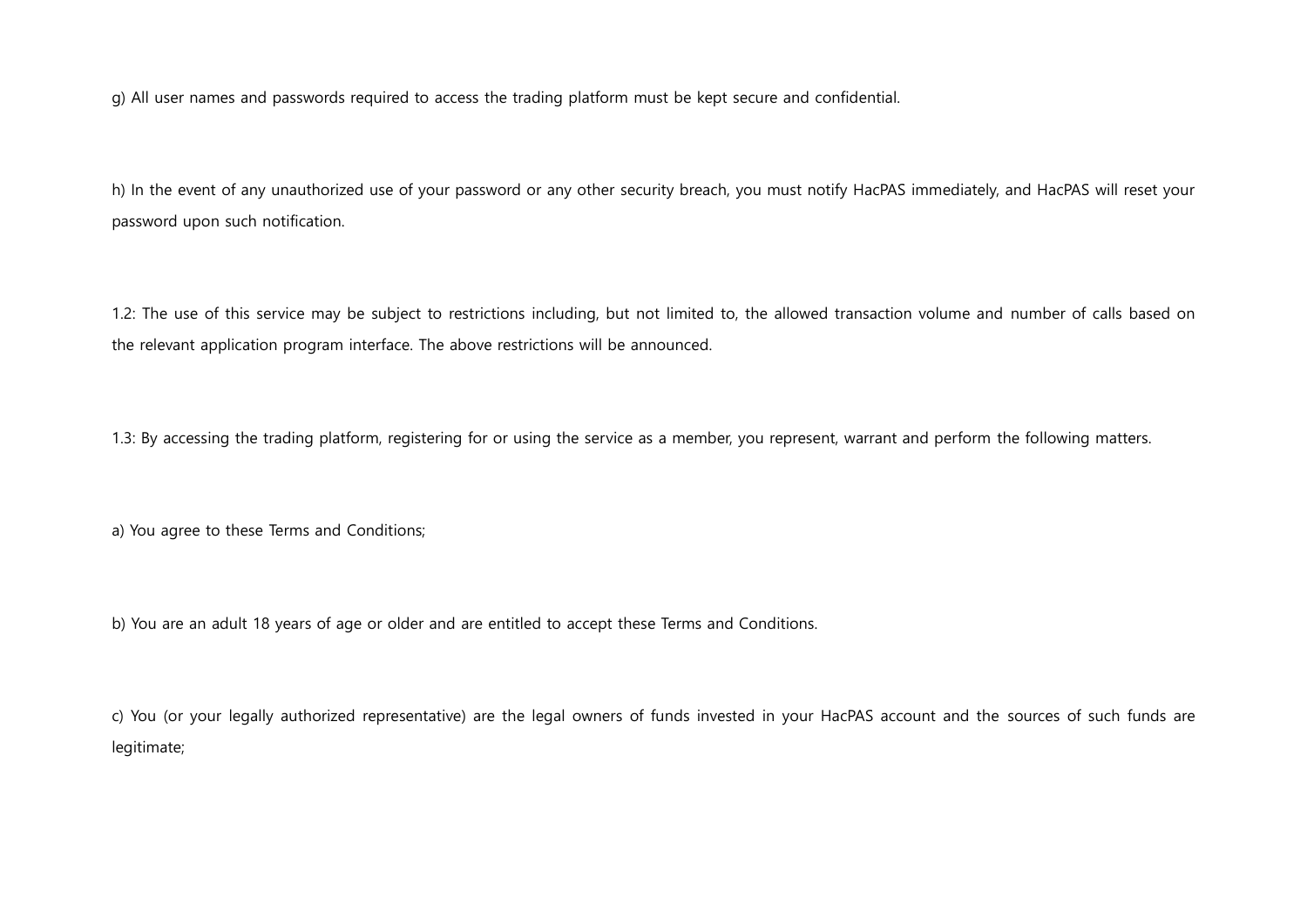d) Your use of this service is not in violation of applicable laws.

e) You are aware of the transaction risks associated with the use of this service provided by HacPAS Group, and have the experience and knowledge to understand the risks related thereto. The above risks include the fact that due to the high volatility of Bitcoin and altcoins themselves, you could lose all of the funds in your trading account if the market turns against you.

f) If all of the following are true, you acknowledge and agree to use the Services directly at your option and will:

i) have knowledge and experience in highly volatile markets;

ii) Transaction of coins to the extent that loss can be allowed;

iii) We are aware of the high risk of the overall transaction;

g) You do not engage in or organize any form of market manipulation, including disguised orders.

h) Any information or documentation you provide as an identification process must be accurate, authentic, and current.

i) The cryptocurrency withdrawal address is yours and you have full control over that address.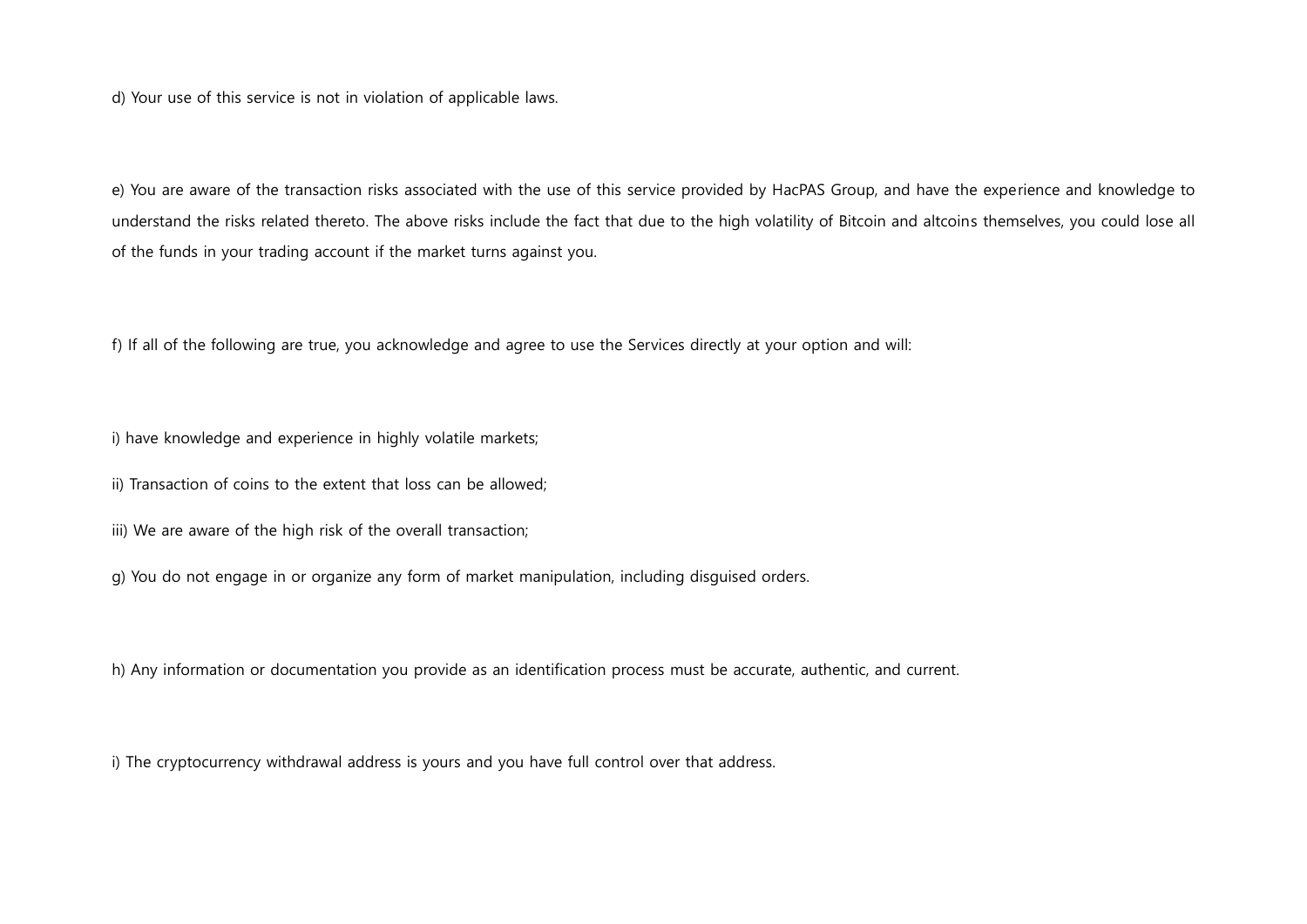j) If you are a citizen, resident, or legal entity in a restricted service area, you may not access or use the service, and HacPAS will ensure that you are accessing the service from the service restricted area, or where you are located, incorporation and establishment, In the event of any misrepresentation of citizenship or residence, you have the right to terminate your account immediately and to close any open positions.

k) You (i) violate the applicable law; (ii) be fined, banned, sanctioned, restricted or punished in accordance with applicable law; (iii) to receive oral or written notification from the Government for violating a governing law or possible violation thereof; (iv) You have not been informed that you are subject to sanctions, restrictions, penalties, enforcement or investigations under the applicable law.(Governing law includes anti-money laundering law, anti-terrorism aid law, anti-corruption law, or laws related to economic Not limited).

l) You or your affiliates are not (i) owned or operated by the sanctioned person, and (ii) you or your affiliates are sanctioned regardless of whether you or your affiliates use or are provided with the Service or this trading platform. Are not involved in transactions, remittances, or actions that may be at risk of receiving a (iii) is located in, established and created in a restricted service area, or is not a citizen or resident of that area.

1.4: You can create an initial account by entering your email address and name.

1.5: HacPAS reserves the right to verify your identity at any time to comply with the Seychelles Anti-Money Laundering Act of 2006 or other applicable laws.

1.6: We impose certain transaction limits before you perform a Customer Due Diligence (CDD). You agree to cooperate with us in this process, and you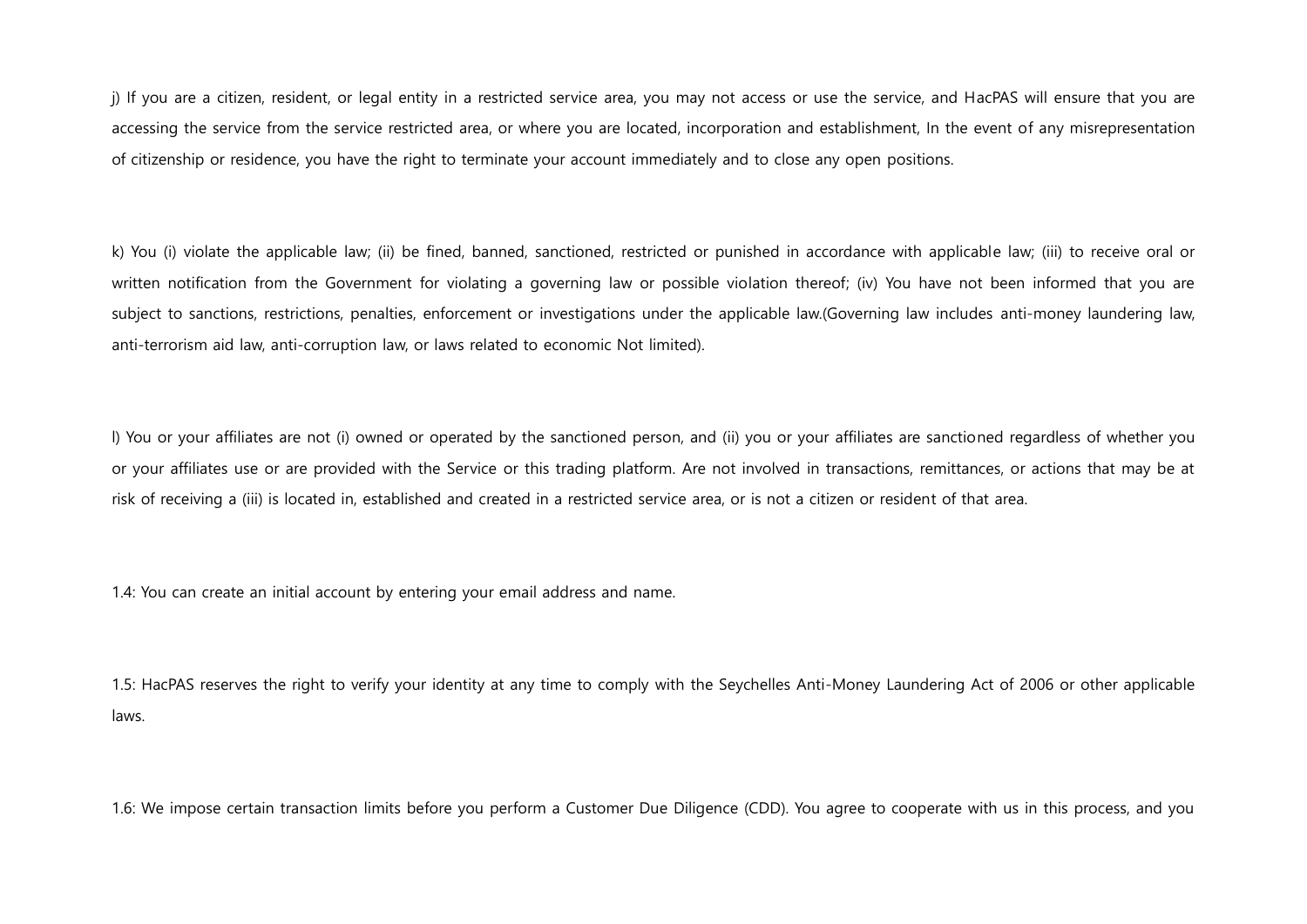must provide us with any documentation/information we may need to satisfactorily verify your identity and business relationship purposes.

1.7: You agree that any transactions or other instructions provided or executed through your account will be deemed final and HacPAS may act in accordance with such instructions without liability or obligation thereto. With regard to HPS provided through the trading platform, you acknowledge and agree to the following:

a) HacPAS may share your information with third parties who have your own API key,

b) HacPAS You may trust and act in accordance with instructions from third parties holding your own API key (including, but not limited to, instructions relating to order or position closure), and the HacPAS Group will be liable for any losses incurred. We accept no responsibility for this.

1.8: We may freeze any account if we believe or have reason to suspect that you have engaged in suspicious transactions or other activities, or that you have violated any of the above warranties or provisions of these Terms. If your account is frozen, it could result in counter trading of the transactions you performed. We expressly exclude any losses or gains arising from our early closing of your trading position or your loss of trading ability on the trading platform, and you shall close your trading positions early or You agree to indemnify all of us with respect to the legal action of third parties caused by this. While your account is frozen, we may conduct investigations and ask you to cooperate with our investigations. During the investigation phase, you will not be able to deposit, withdraw, or transact into your account. After the investigation, we may, at our discretion, decide to close your account, and we are not obligated to give you a reason for that.

1.9: We reserve the right to close your account at any time at our discretion.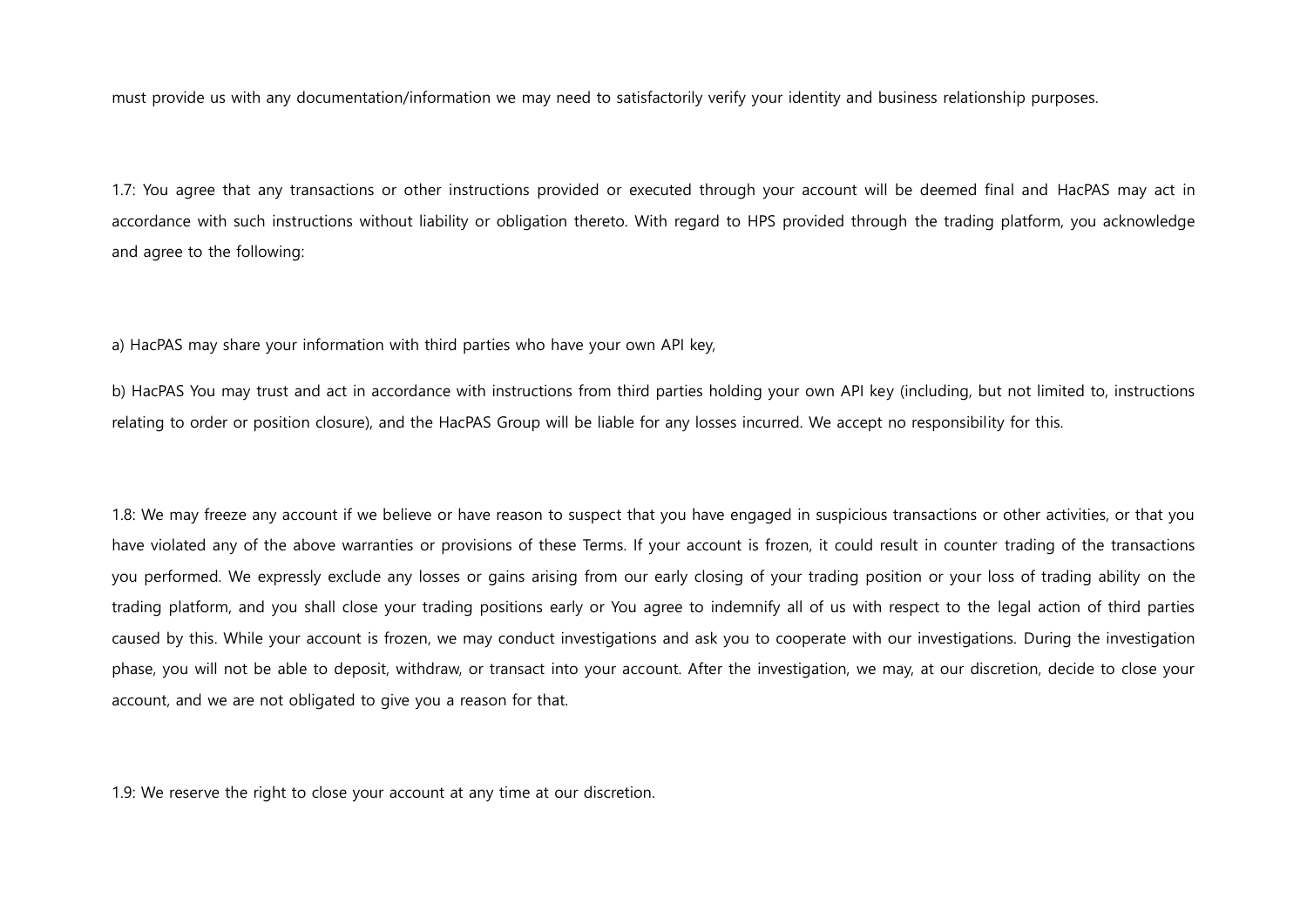1.10: By using this service, you agree to reserve the right to suspend and liquidate any transaction at any time, regardless of whether HacPAS profits or losses.

1.11: It is your sole responsibility to provide us with the correct details including your withdrawal address. We do not accept any liability for the consequences of your failure to receive withdrawn cryptocurrencies as a result of your providing incorrect or useless information. It is also your responsibility to ensure that instructions, orders or transactions sent to HacPAS are properly formatted, clearly and in the correct currency. HacPAS is not responsible for any wrong transactions sent to any cryptocurrency address.

1.12: We are obligated to maintain an orderly market, so we may, at our discretion, suspend trading on the trading platform in the event of market confusion or other related external events. We exclude all liability for any loss or loss of profit allegedly caused by the interruption of the transaction.

### 2. Fee

2.1: You acknowledge and agree that a fee will be charged for using this service.

2.2: Details of fees can be found at the link below: https://www.Otex.io/fees.

2.3: HacPAS may change or update such fees at any time at its discretion. Any change or update to the fee applies entirely to services (including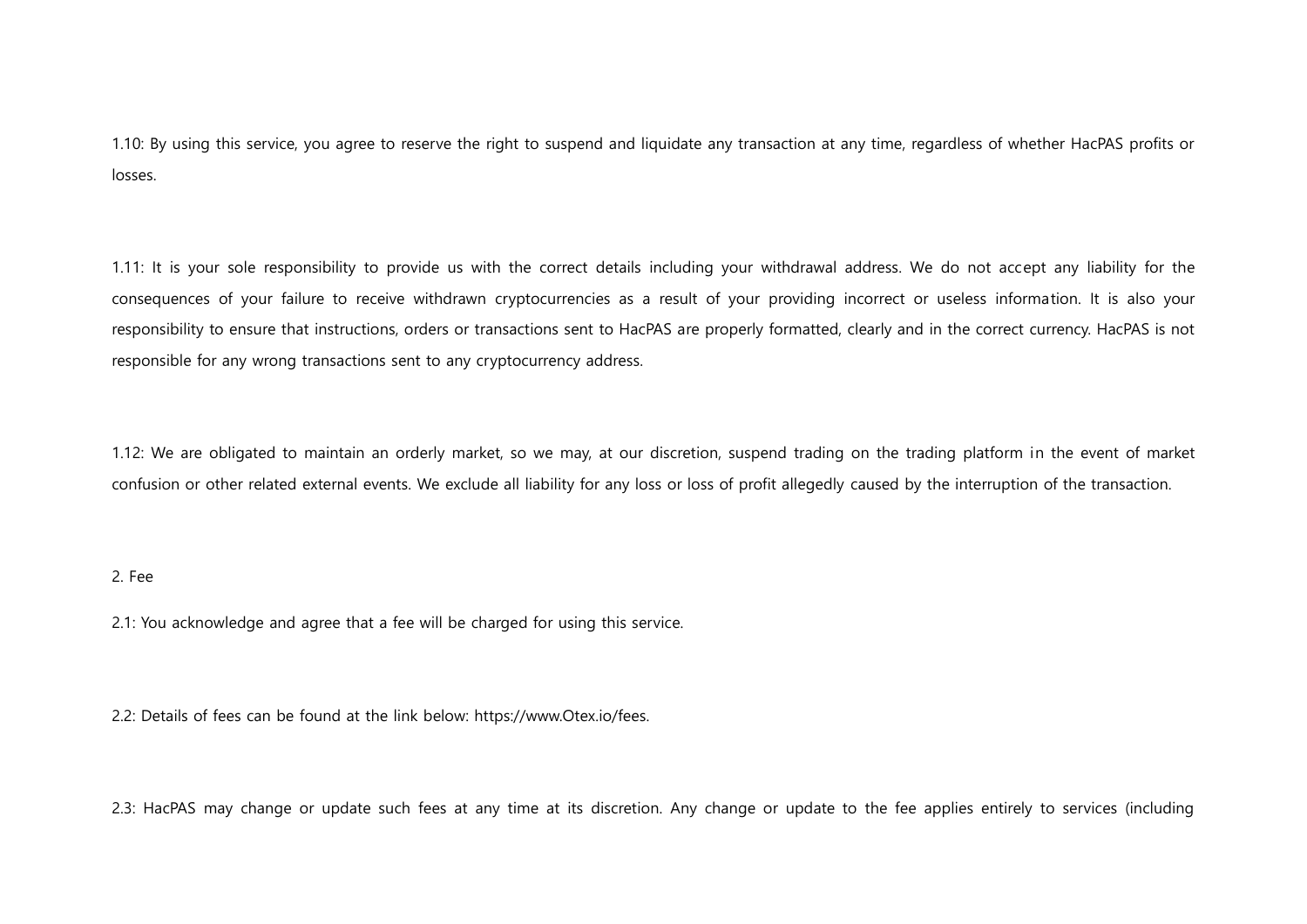transactions on the trading platform) that occur after the effective date of the fee change or update being published on the trading platform.

### 3. Intellectual Property Rights

3.1: All materials related to this trading platform, including, but not limited to, all intellectual property rights, designs, structures, layouts, graphic images and existing source code used in this trading platform and this service belong to the HacPAS Group. OTEX reserves all rights to the above intellectual property rights.

3.2: You acknowledge that, unless otherwise agreed in writing between the parties, all intellectual property rights of this trading platform and the HacPAS Group in the Service remain with the HacPAS Group.

3.3: You have no right and may not use any HacPAS Group intellectual property rights as set forth in these Terms or Conditions, or otherwise:

a) You may view or use this service and trading platform (or part of it or part of its content) only for your personal use, and you may personally view or use the service and trading platform (or part of it or part of its content). It may not be copied, reproduced, republished, uploaded, republished, modified, transmitted or distributed for public or commercial use without the prior written consent of HacPAS. All restrictions related to the use of this service and the trading platform in these terms and conditions apply to the data available through the API.

b) You may not remove or modify any copyright, trademark or other proprietary notices provided by the Service.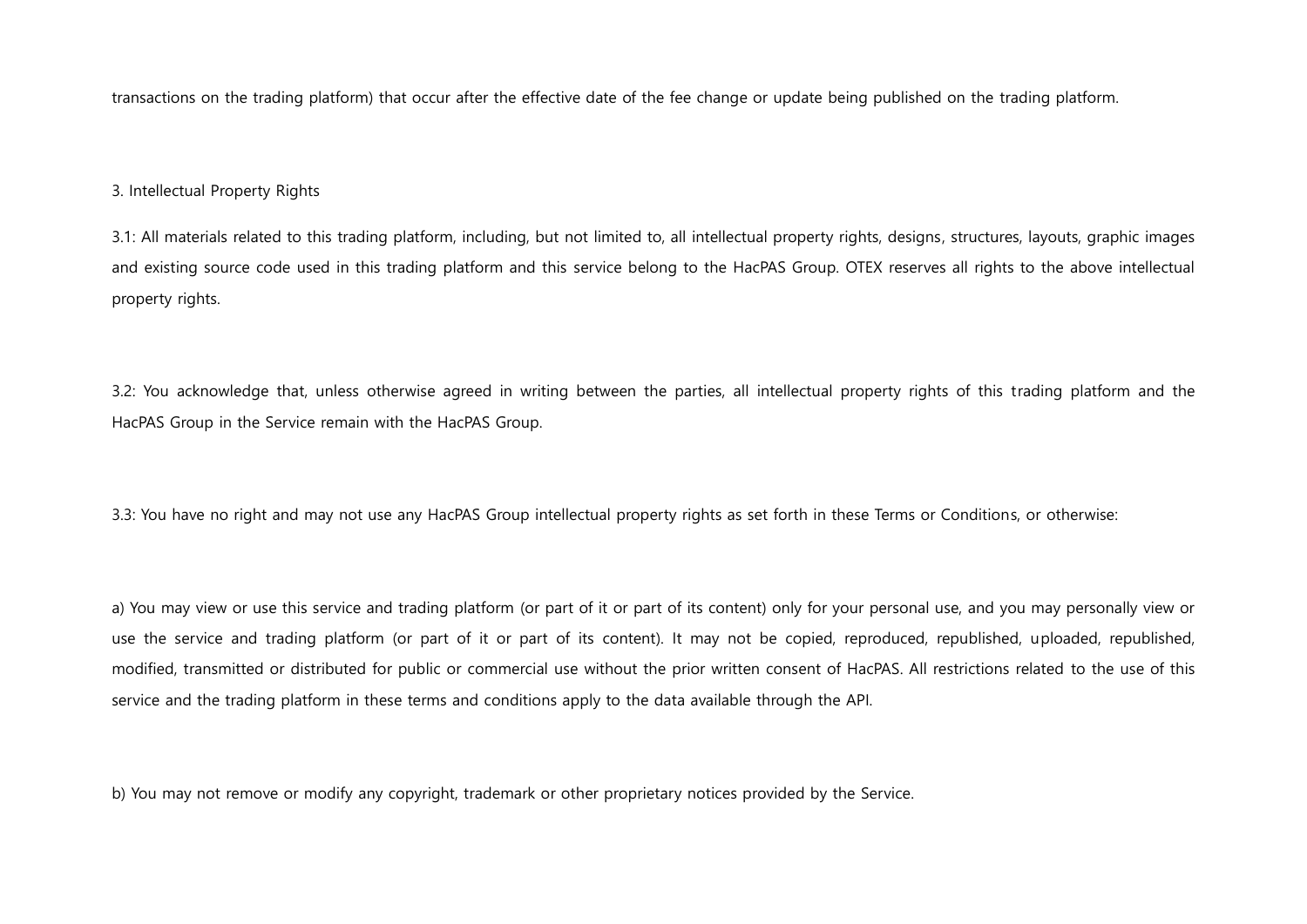c) You may not use any data mining, robotic or similar data collection or extraction methods.

3.4: If you submit your content directly or indirectly (whether or not through a third party) to the trading platform in any way, including blogs, bulletin boards, forums, and APIs, you will inform HacPAS Group of your content ( Use, reproduction, modification, adaptation, publication, translation, creation, distribution, publication and display of (all or part of), and any form currently known or developed in the future for the period of all rights existing in such content; Permanent, irrevocable, transferable, sublicensable, non-exclusive rights and licenses are granted, free of charge, to incorporate with other works of the medium or technology.

HacPAS Group is the exclusive owner of any secondary work produced by the HacPAS Group based on or in any way related to your content, and the right to use that secondary work for any purpose, commercial or other purposes without any additional obligations to you. There is. You also allow other users of the trading platform to access, display, view, store and reproduce such content for personal use. You waive any moral rights you may have in such content anywhere in the world (to the extent that you cannot waive, you irrevocably agree not to claim such rights). HacPAS reserves the right, but has no obligation, to monitor all activities and content submitted through the trading platform, and in its sole discretion (i) refuse to post, delete or modify content, or cease access to content that it believes violates these Terms. You may, and (ii) stop or stop the opportunity to submit, post or upload your content.

3.5: By submitting content to the trading platform in accordance with these Terms and Conditions, you warrant that you retain the right to submit them in accordance with these Terms and all necessary intellectual property rights.

3.6: HacPAS reserves the right to disclose your identity to third parties who allege that the content you post or upload on the trading platform violates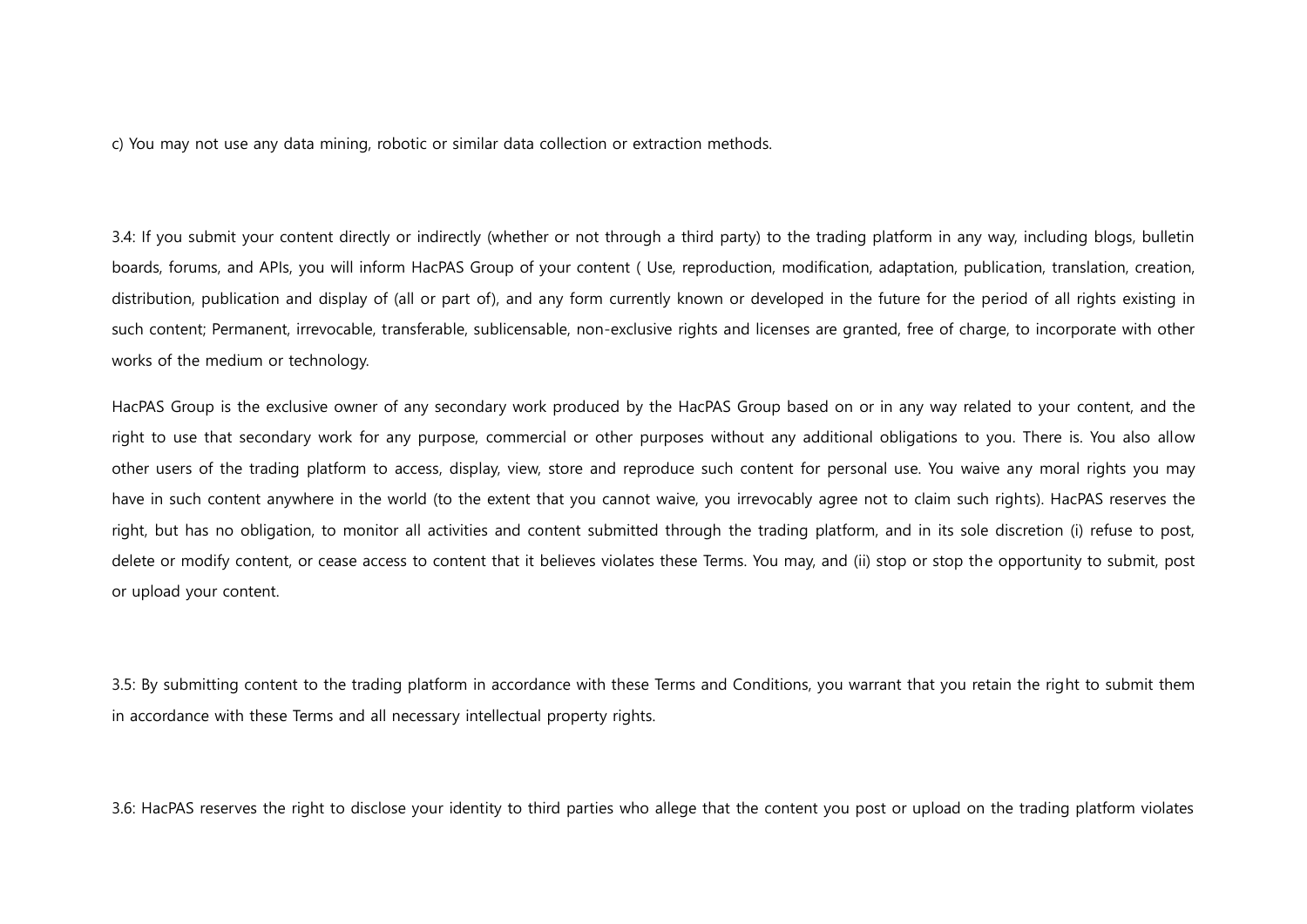their intellectual property rights or privacy.

### 4. Privacy Policy

4.1: For more information on HacPAS' privacy and data protection practices, please refer to our Privacy Policy on the following web page.

### 5. Third Party Website

5.1: HacPAS may link to websites of third parties that are not affiliated with or affiliated with the HacPAS Group (branding, advertisements or links related to the trading platform or service may be displayed on Webbyte). Email messages containing links to third parties, including advertisements or promotions to you. HacPAS Group makes no warranties as to the quality, suitability, functionality or legality of any products and services offered on or on linked websites. This material is provided for your interest and convenience only. HacPAS Group does not monitor or investigate such third party websites, and HacPAS Group assumes no responsibility for any losses incurred due to such content, accuracy of the material, and opinions expressed in such material, and the opinions expressed in such material are warranted or It should not be considered a recommendation or an opinion of a member of the HacPAS Group.

5.2: In no case may you create hyperlinks on the pages of the trading platform unless HacPAS provides prior consent. If you create a link to any page on this trading platform, you acknowledge that you are responsible for all direct or indirect results of the link, and any losses, liabilities and expenses arising from or in connection with the link. Or, if there is a demand for expenses, we will immediately indemnify each member of the HacPAS Group.

### 6. Warranty and representation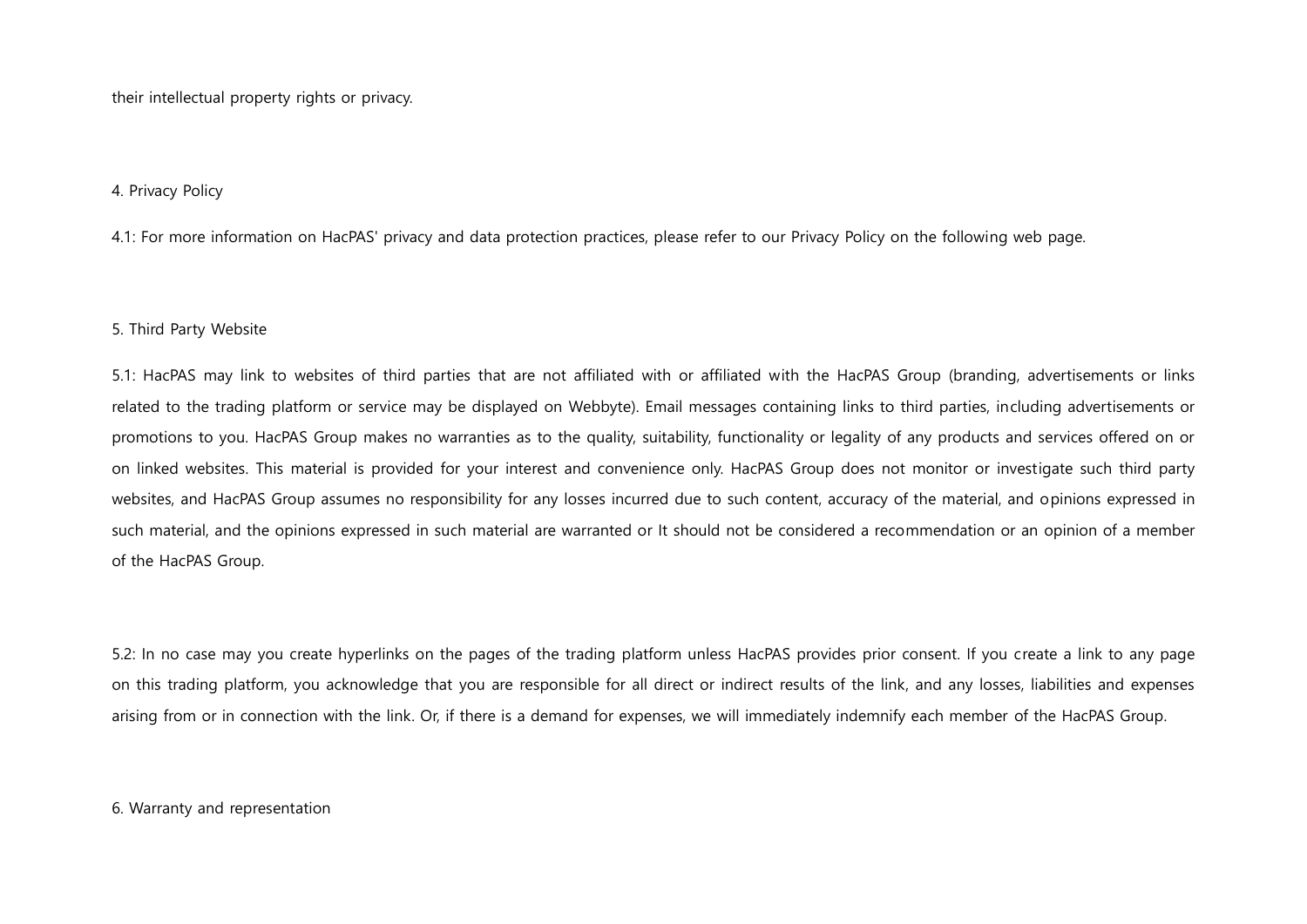6.1: You represent, warrant and fulfill the following:

a) You have the right to access and use this service and trading platform. In particular, each jurisdiction where you are located, registered or established, or where you are a citizen or resident, allows you to use the Trading Platform and the Services.

b) If you use the trading platform for or on behalf of another person or institution, you must be authorized to do so. Such parties or organizations will be held responsible for your actions, including any breach of these Terms.

c) The use of the trading platform and this service is at your own risk. You agree that HacPAS Group is not responsible for any loss arising from your use of the trading platform and this service.

6.2: You acknowledge and agree to the following:

a) The information provided on the trading platform is for general information only and is provided in good faith. However, such information is optional and HacPAS may not verify all information. Therefore, you should not trust the information without further investigation as it may not be complete or accurate for your purposes. Information and services should not be construed as an offer or recommendation to trade or participate in the services provided by HacPAS Group in any particular way, and such information does not take into account the investment objectives or financial situation of any particular person.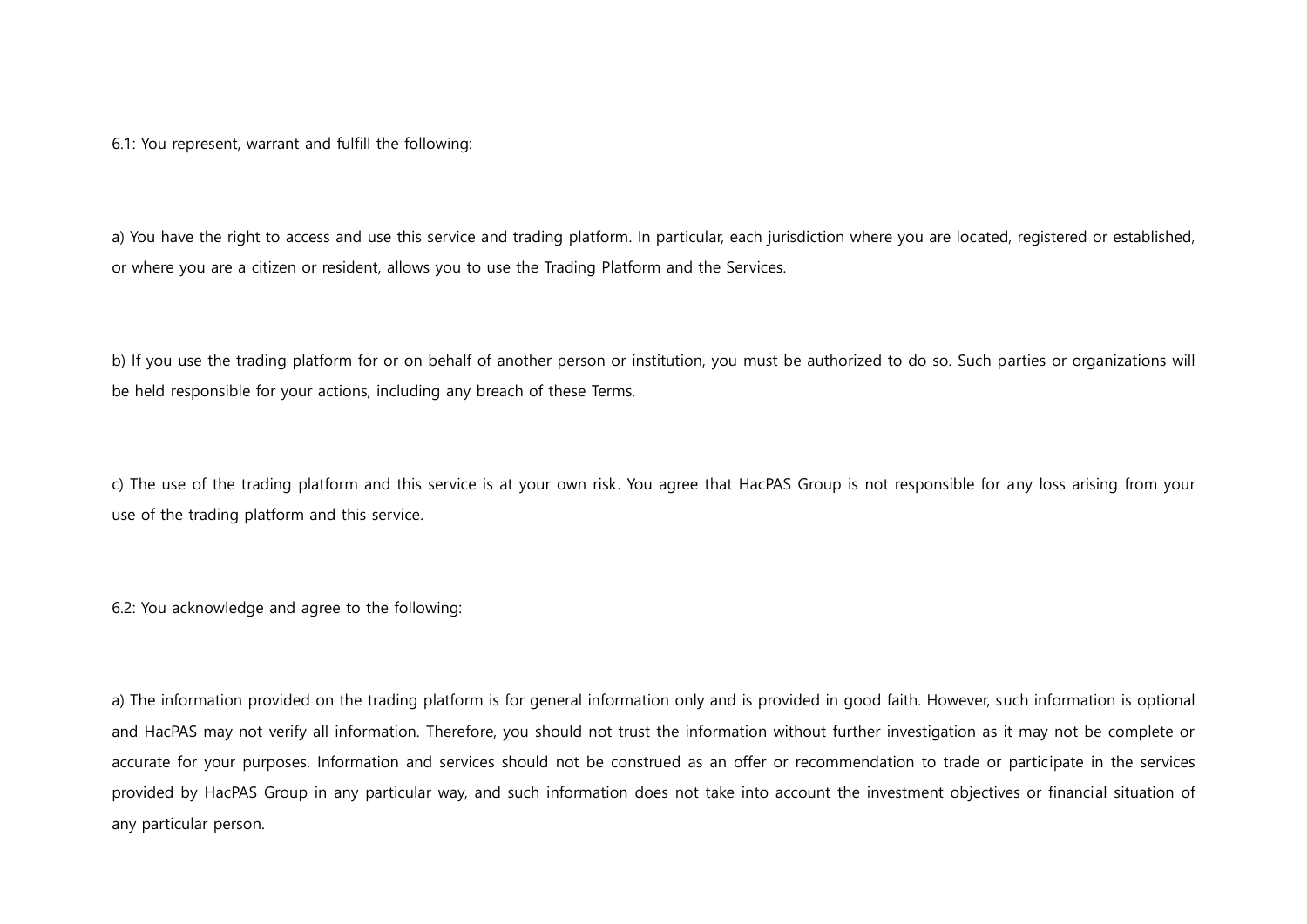b) HacPAS does not guarantee that the use of the trading platform will be uninterrupted or error free. Above all, the operation and availability of the systems used to access the trading platform, including public telephone services, computer networks and the Internet, are unpredictable and can sometimes hinder or block access to the trading platform. HacPAS is not responsible for any interference that interferes with the access or use of the trading platform and this service.

6.3: HacPAS has partners that trade goods traded on the trading platform. Suppliers mainly act as market coordinators. Suppliers are organized to be distinguished from and differentiated from the business part of the trading platform. Specifically, the management headquarters manpower is not shared between the partner and the trading platform, and the partner's employee is separated from the employee of the trading platform while performing the transaction, so the partner cannot use the order flow of the trading platform under conditions that other platform users cannot use. , Do not have access to, customer or other information. In addition, unless otherwise specified in the specific product provisions of HacPAS, Partners are authorized to access and trade only on the same terms as other users can use.

6.4: You represent and warrant that you have obtained access and use of the trading platform and that you are agreeing to these Terms and Conditions for business purposes, and to protect non-business consumers to the maximum extent permitted by applicable law of your jurisdiction. For consumer protection provisions or laws, you represent and warrant that they do not apply to the trading platforms offered under these Terms.

7. Accuracy and availability of services

7.1: You acknowledge, agree and understand that any service provided through the trading platform does not constitute investment advice, promotion of specific products or investments, promotion provision to you or a third party. You acknowledge that you are solely responsible for any loss, damage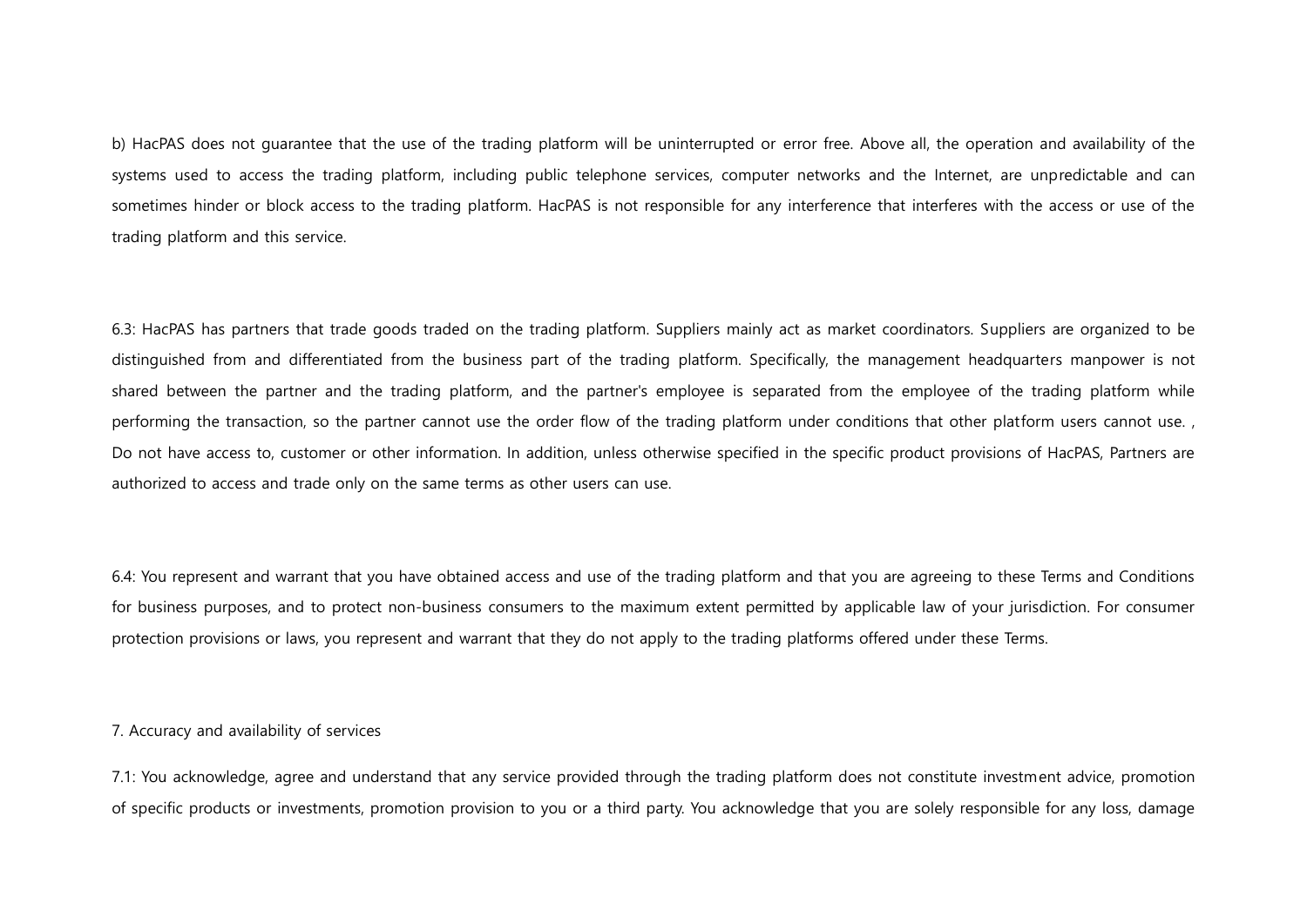or expense arising from your reliance on any data or information provided by HacPAS Group in connection with the use of the Services. You must make your own decisions about accessing and using the service.

7.2: To the extent permitted under applicable laws, all goods, services or other items provided by the HacPAS Group are provided "as is" and "as available", and the HacPAS Group provides merchantability, fitness for a specific purpose, and non-infringement. EXPRESSLY DISCLAIMS ANY WARRANTIES, EXPRESS OR IMPLIED, INCLUDING FITNESS FOR FITNESS, AND ANY WARRANTIES ARISING IN THE PROCESS OF PERFORMANCE AND YOU DISCLAIMS ALL SUCH WARRANTIES. Without limiting the foregoing, HacPAS Group makes no representations or warranties that the service is accurate, reliable, and free of errors, viruses or other harmful elements.

7.3: HacPAS must make reasonable efforts to ensure that you use the Services. However, service access may be interrupted from time to time due to required maintenance, technical problems, network and system overloads, or circumstances beyond the control of HacPAS. HacPAS makes commercially reasonable efforts to avoid service downtime during the anticipated peak hours, but will not be liable for any interruption of the service at any time or for any period (regardless of transaction-related losses).

7.4: You acknowledge and agree to the following:

a) HacPAS Group is responsible for accuracy, quality, accuracy, security, completeness, certainty, performance, timeliness, price, continuity of services (including trading platforms), delays or omissions of services, connections or communications that provide or maintain access to services. We are not liable to you or any third party for failure of the service, disruption of your access, or any errors or disturbances in communication between HacPAS Group and you.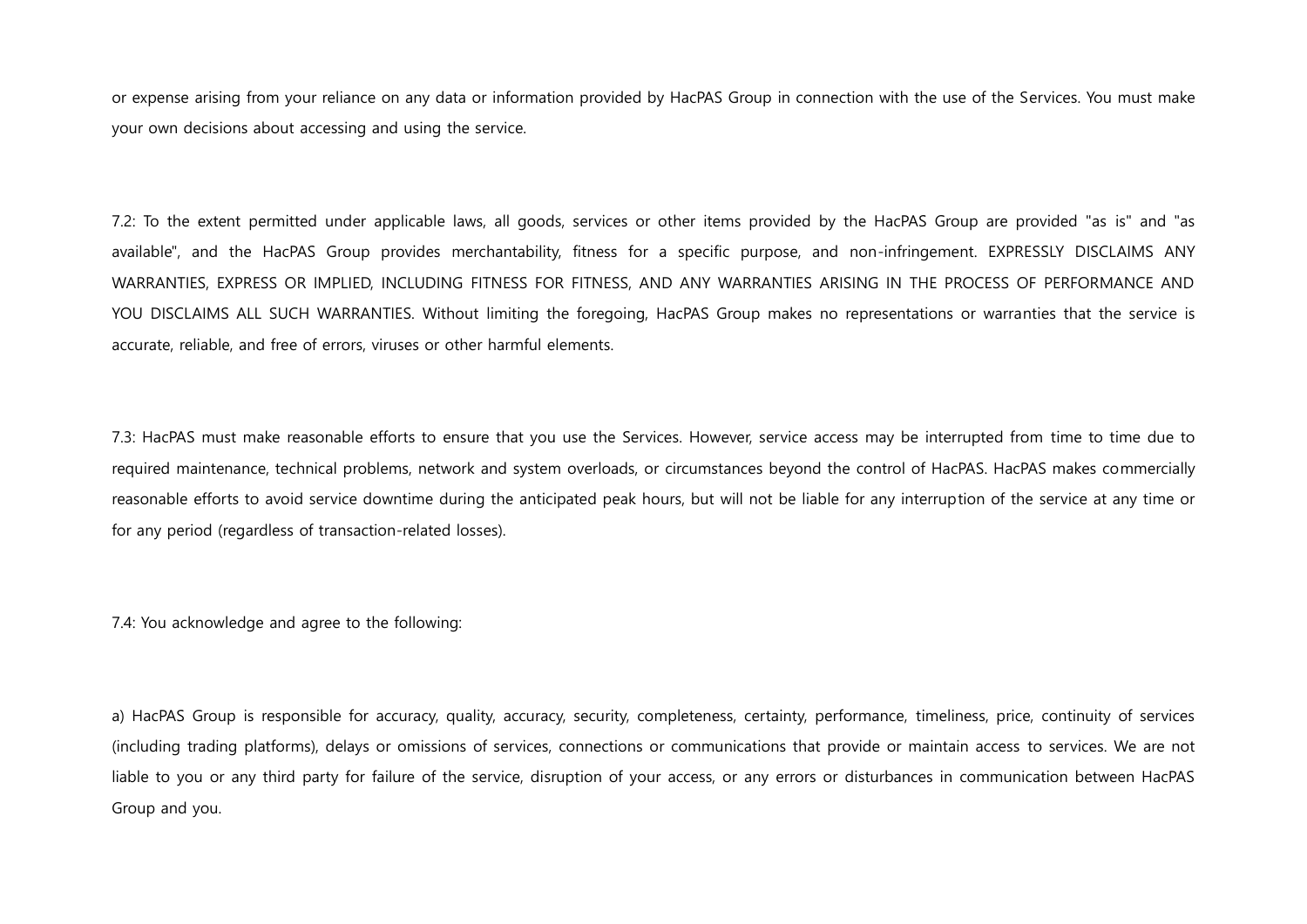b) HacPAS Group is not responsible or liable for any service or technical problem, system failure, malfunction, communication line failure, high internet traffic or demand, related problems, security breaches or similar technical problems or defects. You are responsible for all costs incurred to access the Internet for the purpose of using the service.

c) You are responsible for your hardware used to access the Service, and you are also responsible for the preservation and proper storage of Servicerelated data stored on your hardware. You are responsible for taking appropriate steps to protect your hardware and data from viruses, malicious software and inappropriate materials. You are responsible for backing up and maintaining copies of any information you store or transmit through the Service, except as provided in applicable law (going law). If your hardware is broken, damaged, damaged, or records or data stored on the hardware are damaged or lost for any reason, HDR Group will not be liable to you.

d) HacPAS utilizes security wallet platforms such as Bizblocks' Kaiser Wallet and PayBanC App Wallet in consideration of the technical close cooperation system with Bizblocks.Services or technical problems such as HacPAS and Bizblocks No obligation or liability for high internet traffic or demand, related issues, security breaches or similar technical issues or defects. You are responsible for all costs incurred to access the Internet for the purpose of using the service.

e) BizBlocks is not involved in the operation of HacPAS Group as BizBlocks is for the purpose of technical provision and maintenance in all economic and business activities of HacPAS Group, so BizBlocks does not have any legal responsibility for the business direction of OTEX.

7.5: In the event of a service malfunction, transaction error, other serious malfunction that negatively affects access to or use of the service, or any other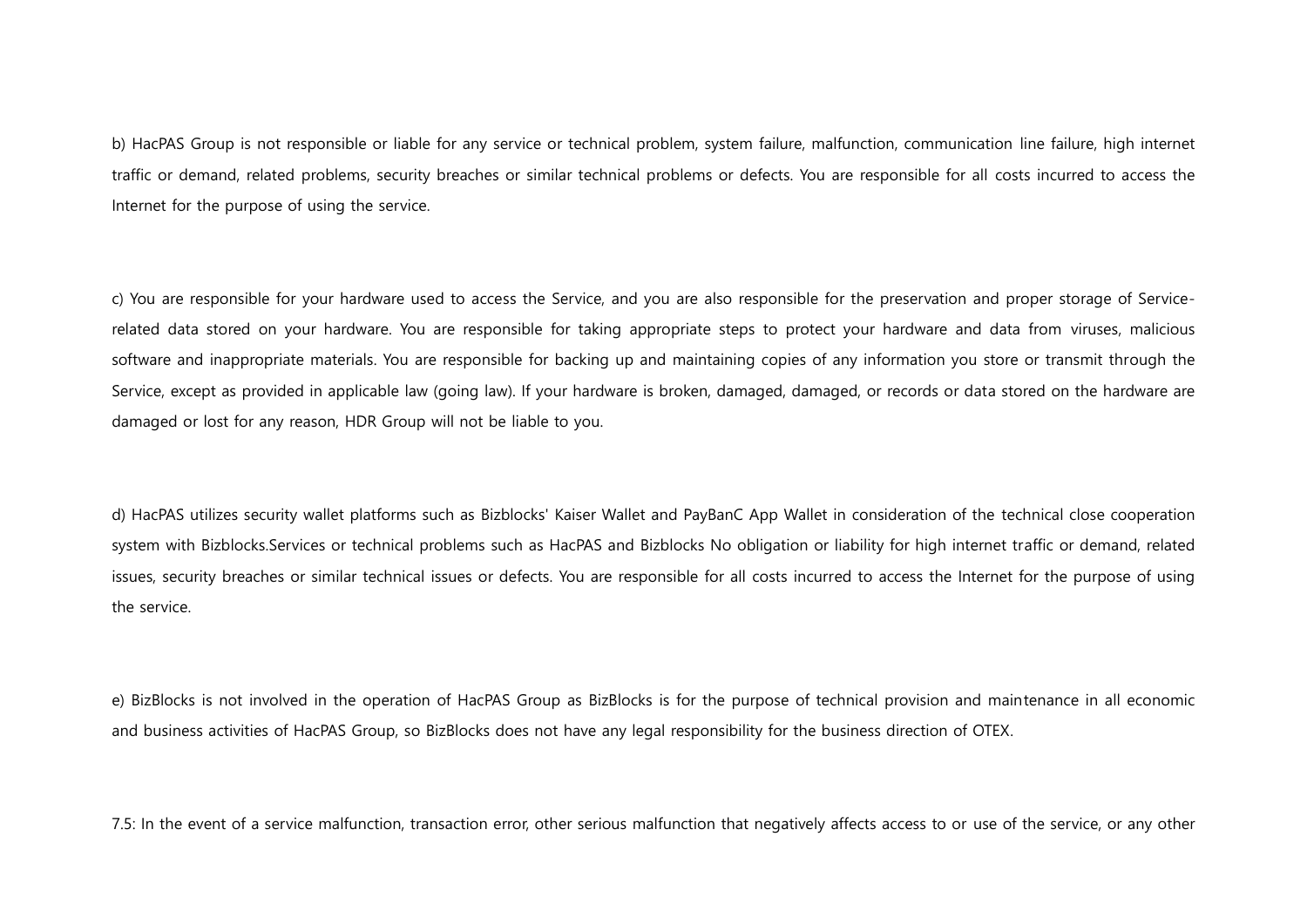connection problem, you must notify HacPAS immediately.

7.6: You acknowledge, agree and understand that if you travel to a restricted service area, our services may not be available and your access to the services may be blocked. You acknowledge that the above may affect your ability to trade on the trading platform, monitor existing orders or open positions, or use the service. No attempt should be made to circumvent these restrictions, including using a virtual private network to modify Internet Protocol addresses.

7.7: You acknowledge and agree that there is a set of inherent risks associated with the use of web trading technology such as the OTEX Mobile App, including latency for price offerings. HacPAS Group is responsible for transmission over network lines, including signal strength, mobile phone latency, and other issues that may arise between you and your Internet service provider, phone service provider or other service provider in connection with your use of the Mobile App and Web. We are not responsible for any circumstances that result in delays in pricing due to problems or other problems beyond our direct control. In addition, some of the functions available on the trading platform may not be available on the OTEX App or Waeb. In addition, users may be asked to download and install an updated version of the BitMEX mobile app to maintain service delivery. If you do not do this, you may be temporarily unable to access certain parts of the service (including trading features) until the update is downloaded and installed.

7.8: You acknowledge, agree and understand that certain Services (including software that the HacPAS Group may produce, develop or publish from time to time) may be the full version (the "Development Services") at the time of distribution. As a result, development services are unstable and subject to change from time to time. HacPAS Group does not warrant that the functionality of the development service will meet your requirements or that the development service will be uninterrupted or error free. HDR reserves the right to discontinue, redesign, modify, improve or change the service for any reason (including development services).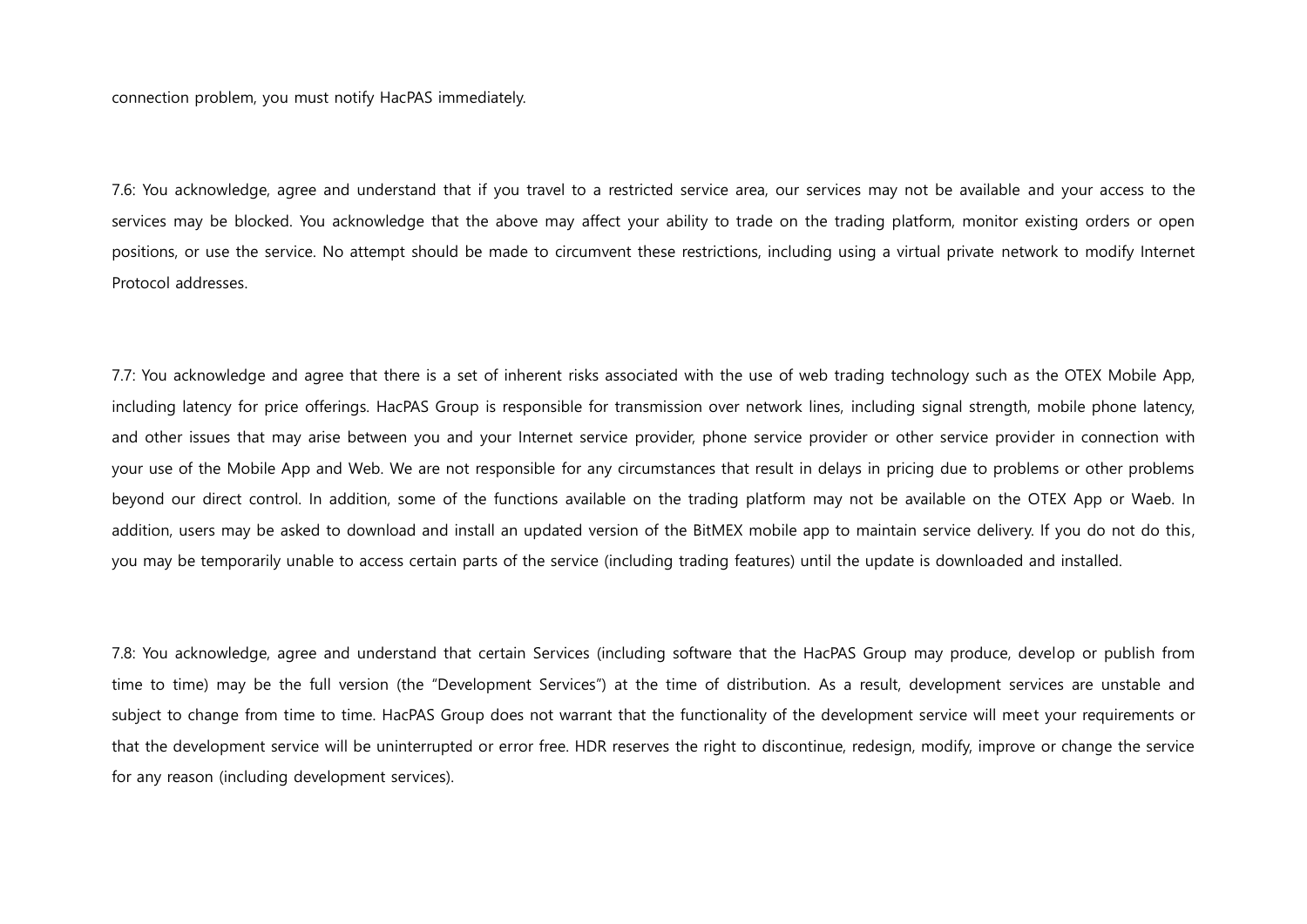7.9: You acknowledge, agree and understand the following:

a) OTEX is not for testing purposes, but for personal transactions and cryptocurrency investments and for information provision.

b) Even if you use the same market data and indices as the OTEX P2P trading platform, there may be inconsistencies between trading platforms.

c) OTEX trading performance and experience is not a reliable indicator of future revenue, performance and experience on the trading platform.

## 8. Indemnification

8.1: You are responsible for all claims, claims, complaints, litigation, actions, investigations, liability and reasonable attorney's fees, including any claims, claims, complaints, actions, actions, losses arising directly or indirectly from you or your authorized representatives , Upon request, you agree to indemnify and protect each member and director of the HDR Group, officers, employees, agents, contractors, and licensors (the "related parties") immediately upon request from any claims for costs or expenses.

a) use of the service or conduct related to the service,

b) a violation of these Terms or the policies of the HacPAS Group, or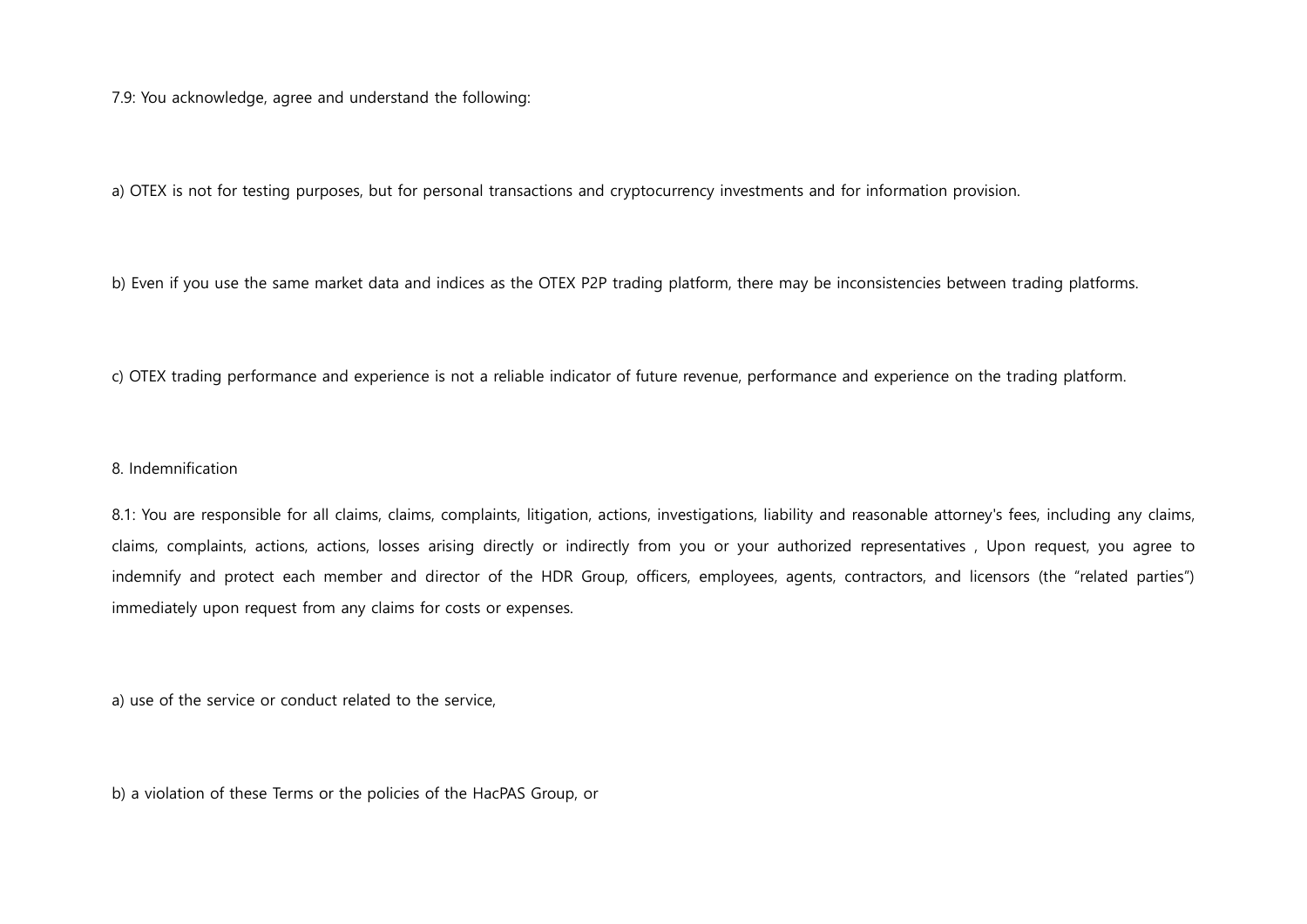c) Violation of applicable law (going law), infringement of the rights of others or institutions

9. Limits of Liability

9.1: Nothing in this Agreement excludes or restricts any of the following responsibilities of the HacPAS Group or the parties concerned:

a) Fraud or fraud; or

b) other matters which cannot be excluded or restricted by the applicable law;

9.2: As per the provisions of the preceding paragraph, to the extent permitted by the applicable law (the governing law):

a) In no event shall the HacPAS Group or the parties concerned be liable for the following:

i) indirect or consequential losses, or

ii) breach of contract, tort (including negligence), breach of legal obligations, these Terms of Service or service despite the fact that HacPAS Group's authorized agent or related party knew or should have known the possibility of such damages. Liability for loss of profit, business opportunity, revenue or goodwill in all cases arising from the licensed or unauthorized use of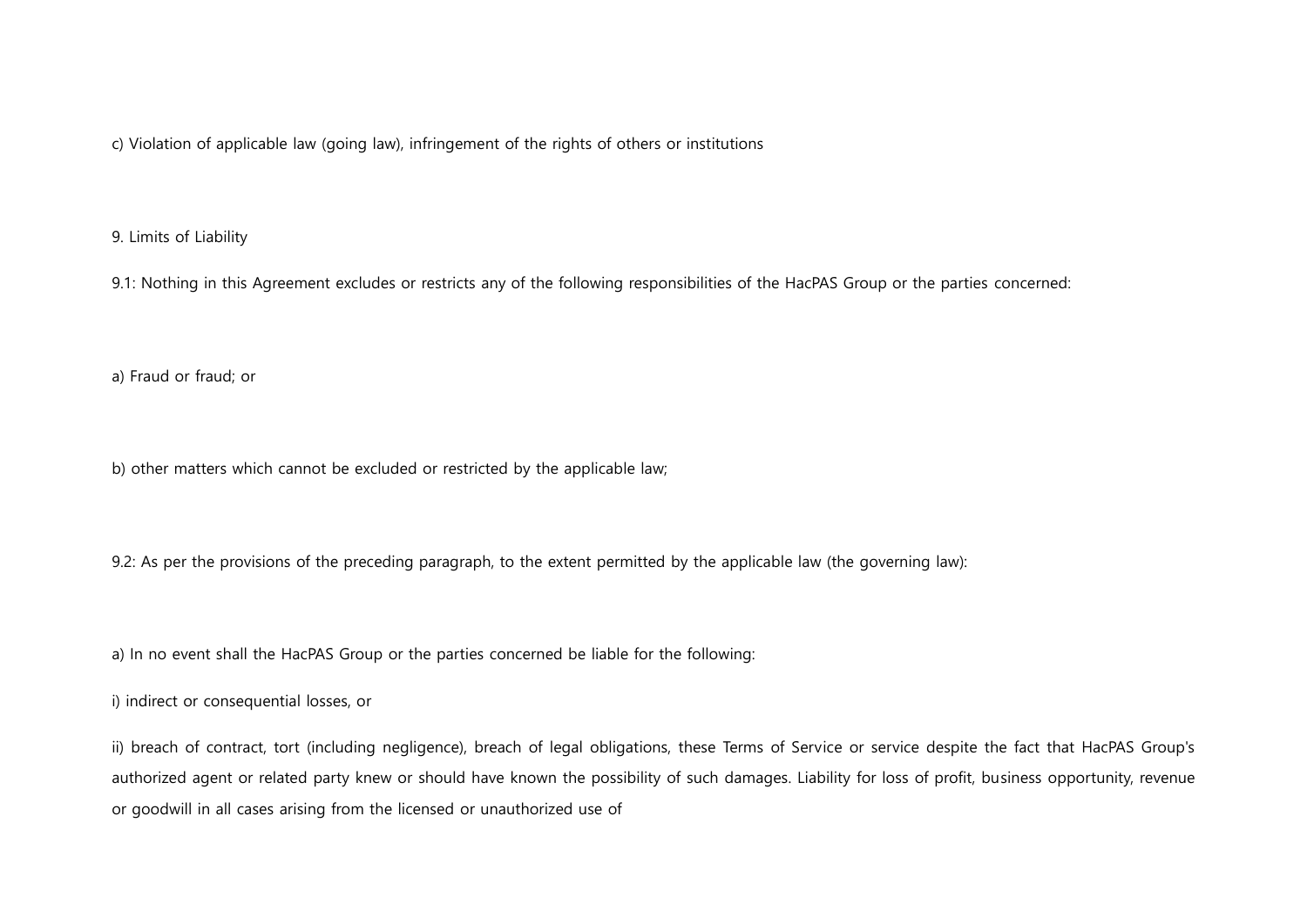b) The total liability of all defaults, torts, or other (including liability for negligence or omission) in connection with one or more accidents arising out of or in connection with the performance of the obligations of the HacPAS Group and the parties involved in these Terms The total net amount of cryptocurrencies received by HacPAS from you for transaction fees related to the use of this trading platform during the 6 months immediately preceding date or during the 6 months immediately preceding the date of the first incident in which a claim filed under these Terms occurred during a series of serial incidents. Limited to.

## 10. Calculation

10.1: All calculations performed by the trading (trading) engine of this trading platform represent the final values verified by HacPAS. As stated in Article 7, HacPAS Group does not guarantee that the use of the trading platform will be discontinued or that there will be no errors.

## 11. Termination and remedy for your breach of these Terms

11.1: The HacPAS Group may exercise legal and equity laws, including, but not limited to, the right to restrict, suspend or terminate your account or to deny access to your trading platform for violations of these Terms and Conditions without notice. We reserve the right to seek all remedies.

a) The HacPAS Group may disclose information to law enforcement agencies' inquiries (including, but not limited to, your identity and personal information), regardless of whether such inquiries are mandatory under applicable law.

## 12. Keep it confidential

12.1: You promise not to disclose or disclose any confidential information that may be acquired in the course of using the trading platform to others.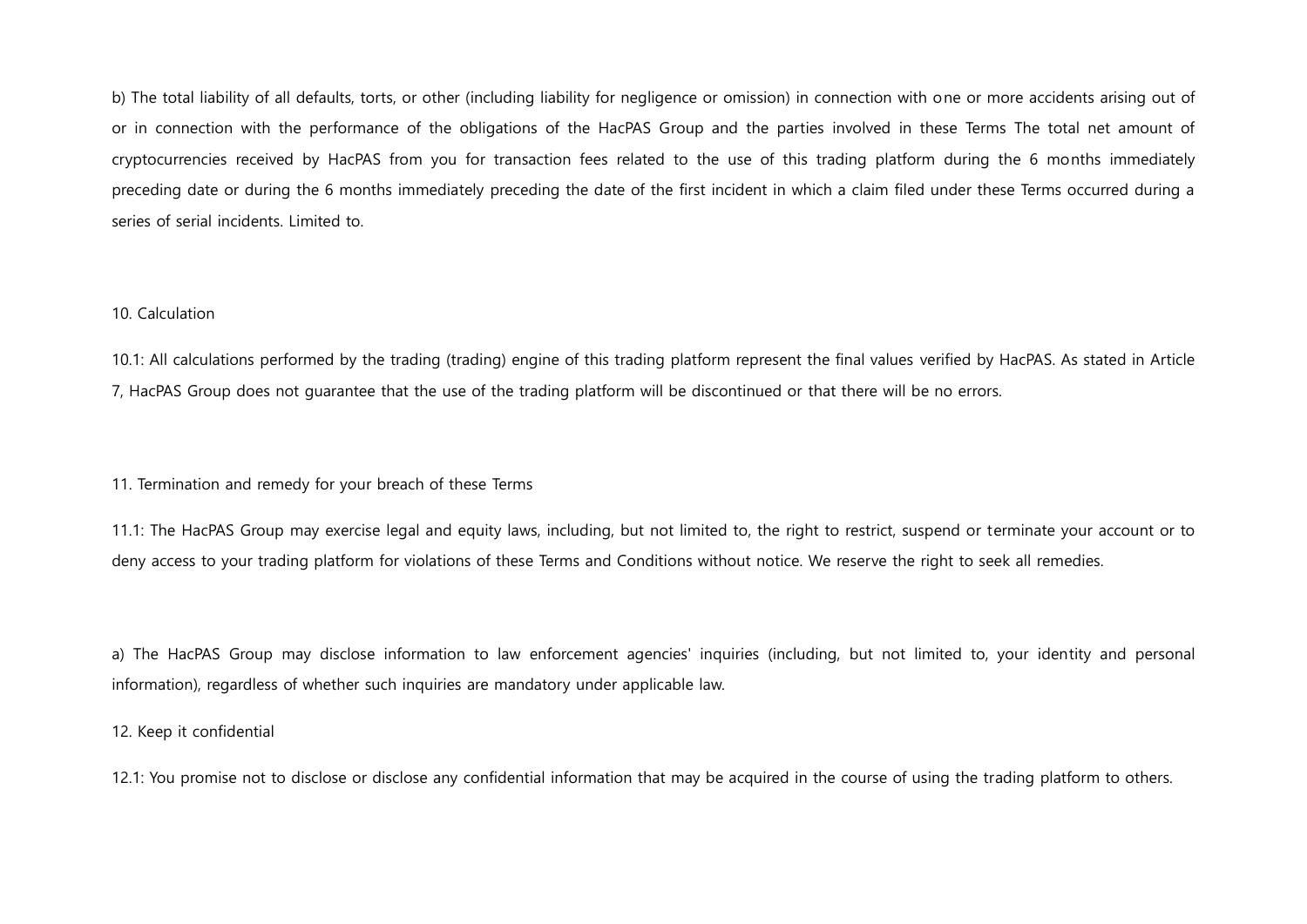12.2: In these Terms, "confidential information" means confidential, trade secret, or proprietary information, any written information (in electronic form) that is clearly identified as confidential when disclosed, or that may be considered confidential in the circumstances surrounding the disclosure by any reasonable person. (Including information provided) or verbal information. Notwithstanding the above, Confidential Information does not include:(i) Information you already know before obtaining from us; (ii) information that is already publicly known or that has become publicly known by your unfair conduct; (iii) Information duly obtained from third parties without knowing that you have violated other relevant confidentiality obligations; (iv) Information independently developed by you. The confidentiality obligations under this section do not restrict you from disclosing Confidential Information to any person or entity set forth below. (A) Third parties subject to our written permission; Or (B) where the competent courts, tribunals, governments, administrative or regulatory bodies are required to meet the powers or demands, provided with prior notice to HDR to the extent permitted by applicable law.

### 13. Restrictions on Waiver

13.1: Failure or delay by HacPAS Group to enforce or exercise any right to these Terms and Conditions shall not be deemed a waiver of those rights.

### 14. Force Majeure

14.1: Neither party is liable for delays in the performance of its obligations due to reasons beyond the reasonable control of the parties, such as natural disasters, riots, wars, acts of malicious damage, fires, blackouts, government powers and laws.

## 15. Article independence

15.1: Even if any of the provisions of these Terms and Conditions have been found invalid, unenforceable or unlawful by the court, the validity and enforceability of the other provisions shall not be affected. In the event of any provision that you believe is unenforceable, you agree to make changes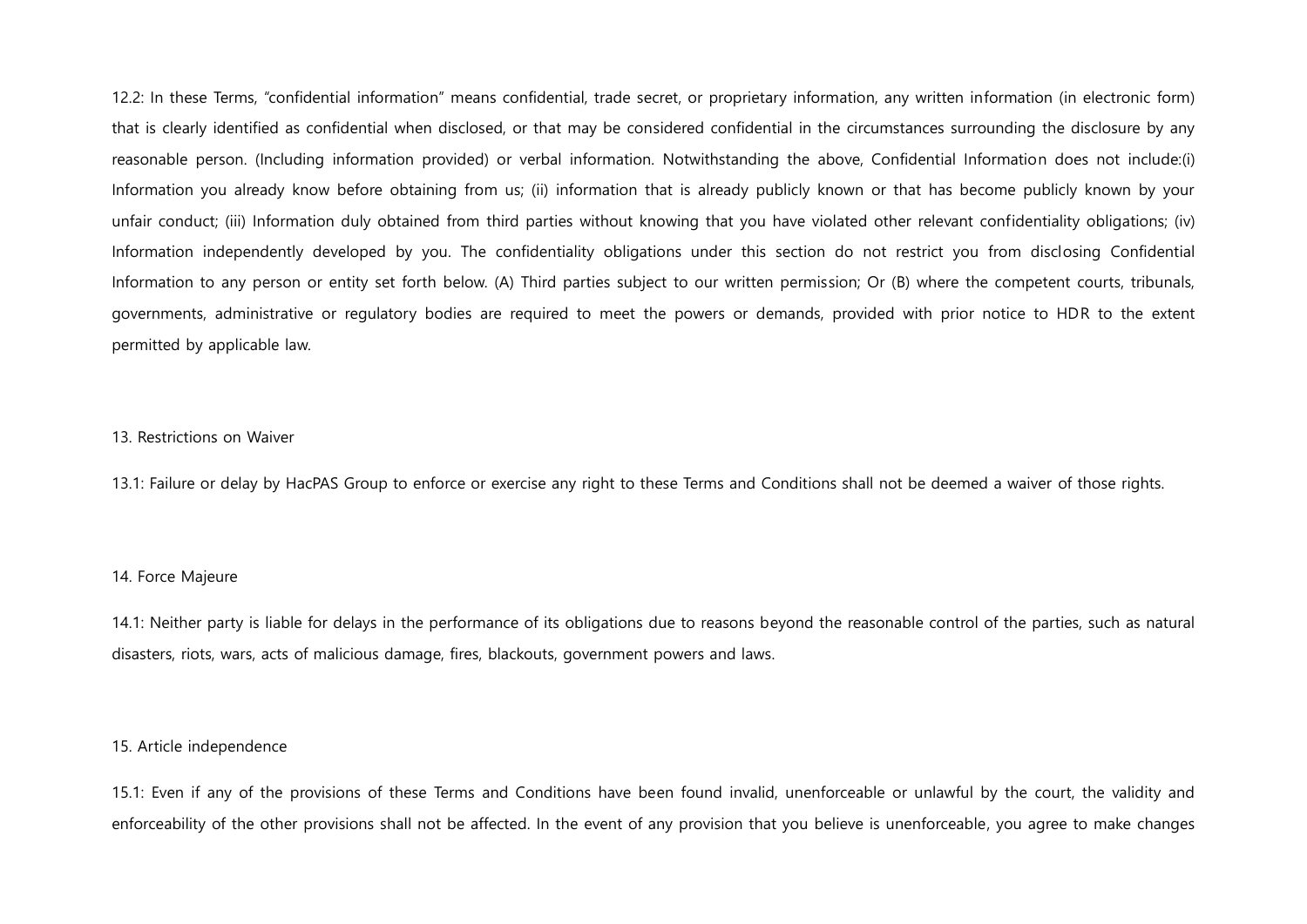by HDR to have the purpose of enforcement of the provision, to the extent permitted by applicable law.

## 16. Governing Law

All matters concerning these Terms and any non-contractual obligations arising in connection therewith will be governed by and interpreted in accordance with British law. The International Business Enterprises Act 1994 is the main standard setting legislation in the Republic of Seychelles.

## 17. Dispute Resolution

Subject to applicable laws applicable to your jurisdiction, the courts of the United Kingdom will have non-exclusive jurisdiction to settle any disputes arising out of these Terms (this is a dispute over the formation and validity, termination of these Terms, and the consequences of invalidation). And disputes regarding non-contractual obligations arising out of or relating to these Terms).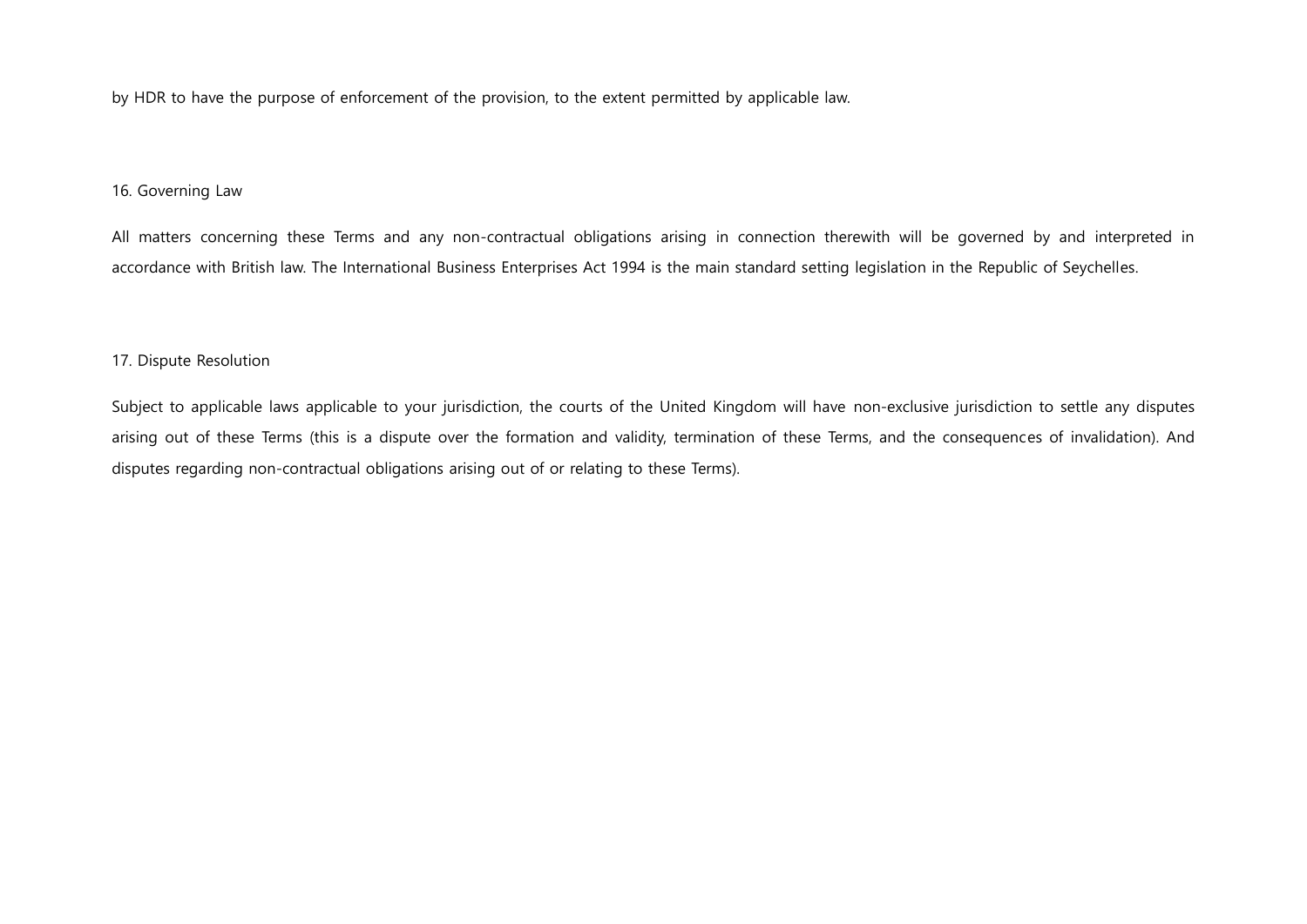# Privacy policy

This notice has been written in the English language and in case of inconsistency, inconsistency or ambiguity between translations, the English version will prevail.

Summary of Privacy Policy

Scope of application of this policy

Range of personal information processed by us

Scope of personal information provided from third parties

How we use the information we collect and the legal basis for using it

Fully automated decision making that can have a significant impact on you

Processing in accordance with our legitimate interests

Withdrawal of consent or denial of marketing activities

Where is this personal information shared with whom?

Your rights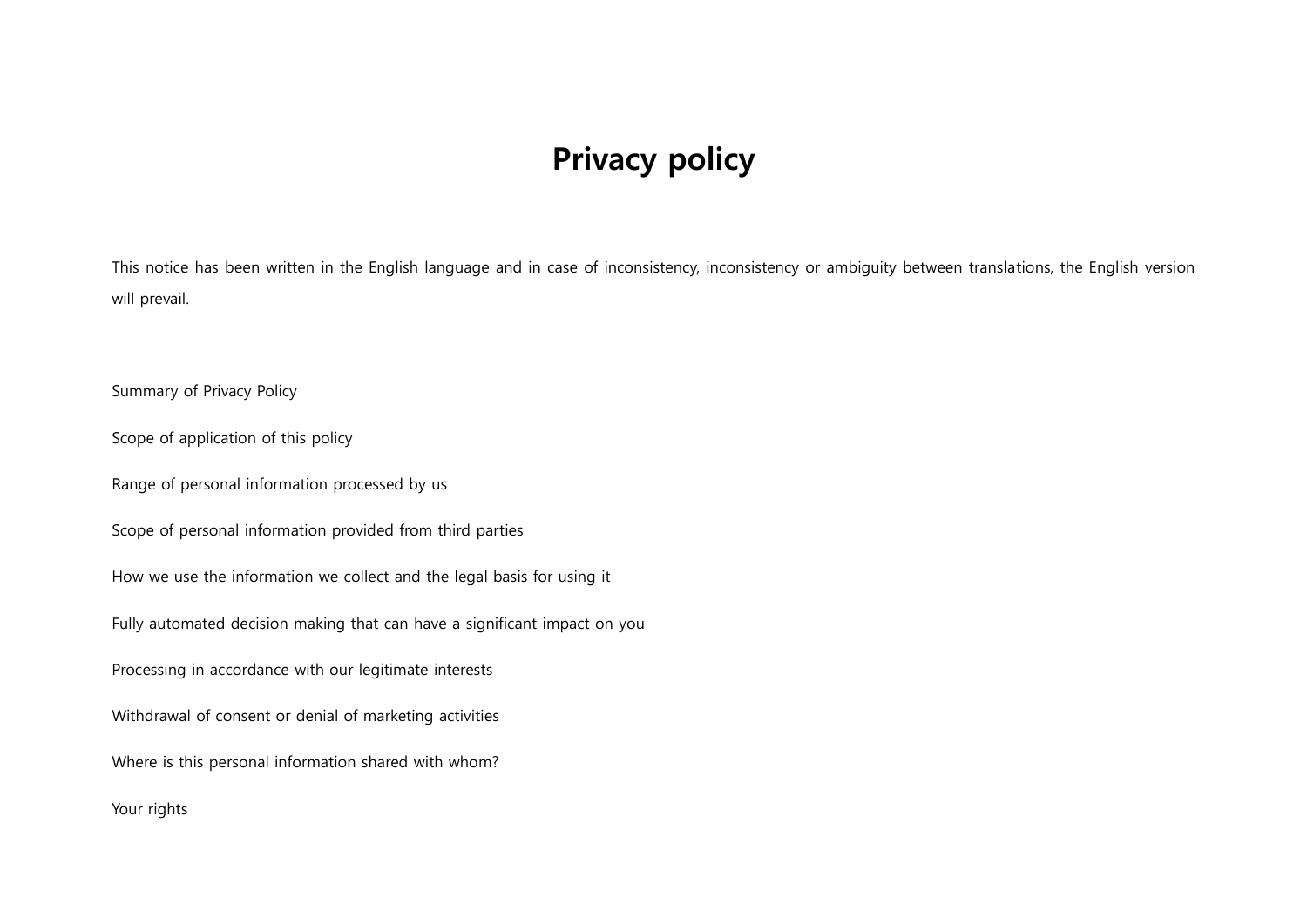How long does the HacPAS Group retain this information?

Cookies and related technologies

External link

Changes to this policy

Inquiries about personal information

Effective Date: March 13, 2020

Summary of Privacy Policy

We respect your privacy and are committed to protecting your personal information in accordance with the protection policy of this policy.

We only use your personal information to provide, improve and operate the BitMEX trading platform, to fulfill the Terms of Service for OTEX users, and to comply with regulations.

This information may be shared with our partners, and may be shared if we have a good faith belief that it is necessary to comply with regulatory investigations or requirements.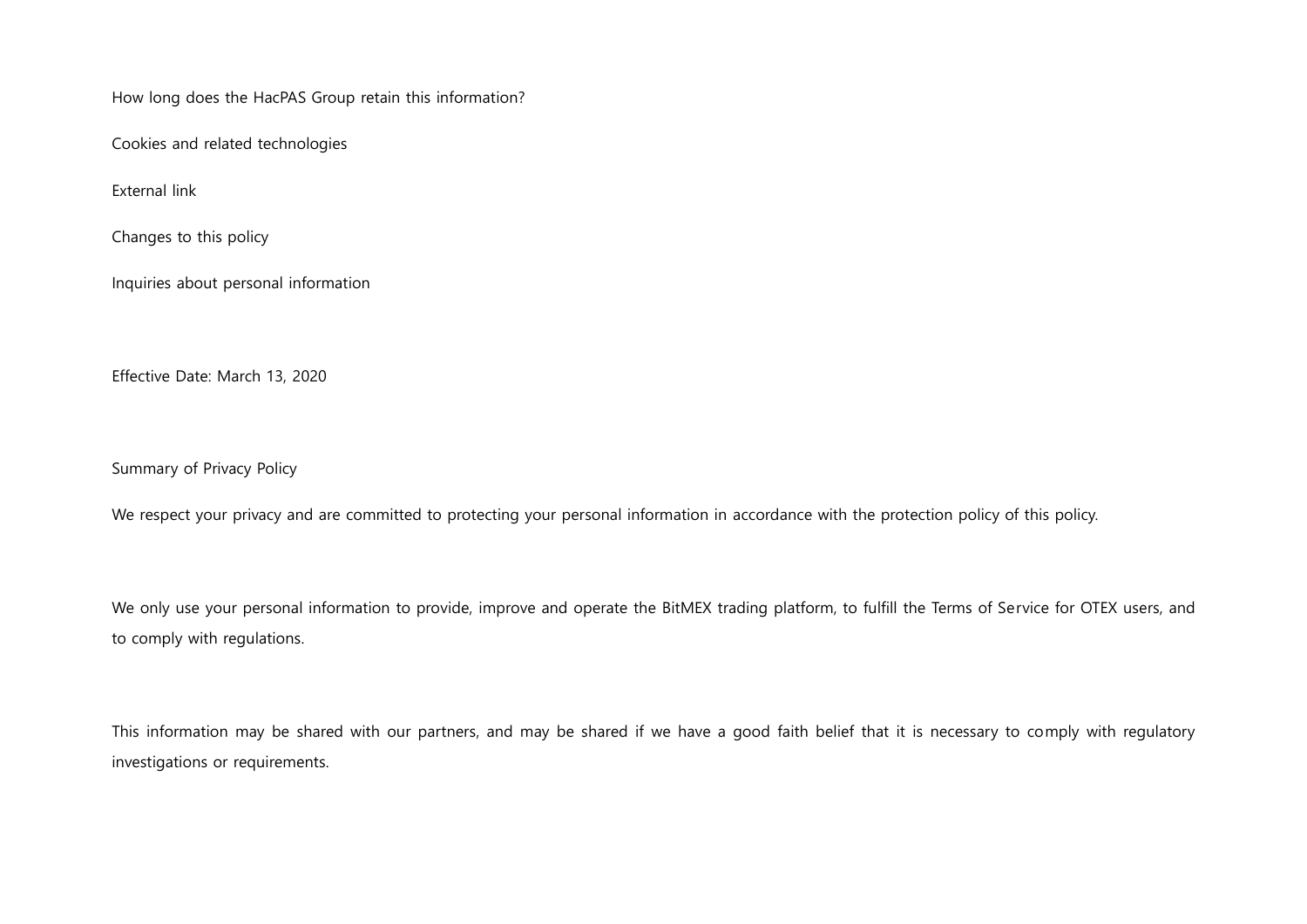Our Privacy Policy sets out more details about the processing of your personal data, including details of your data protection rights and your right to veto specific data processing policies.

## Scope of application of this policy

This notice is provided by HacPAS Global Limited and its affiliates (hereinafter referred to as "HacPAS Group", "we" or "us") to collect your personal information in connection with the OTEX website, apps and other services (including API services). , It defines how to use and share (ie, "process")

In addition, this notice sets out your rights with respect to your personal data (in accordance with applicable law), such as the right to refuse to the processing of data carried out by the HacPAS Group. More information about your rights and how to exercise them is set out in the chapter on "Your Rights".

Range of personal information processed by us

We process your personal data when you access and use us, our websites, apps and other services (including API services). This includes the following items:

Your full name, email address/username, password, and other login/security details (e.g. app passcode, two-factor token seed record, public PGP key), and login record;

Your payment details / cryptocurrency wallet address;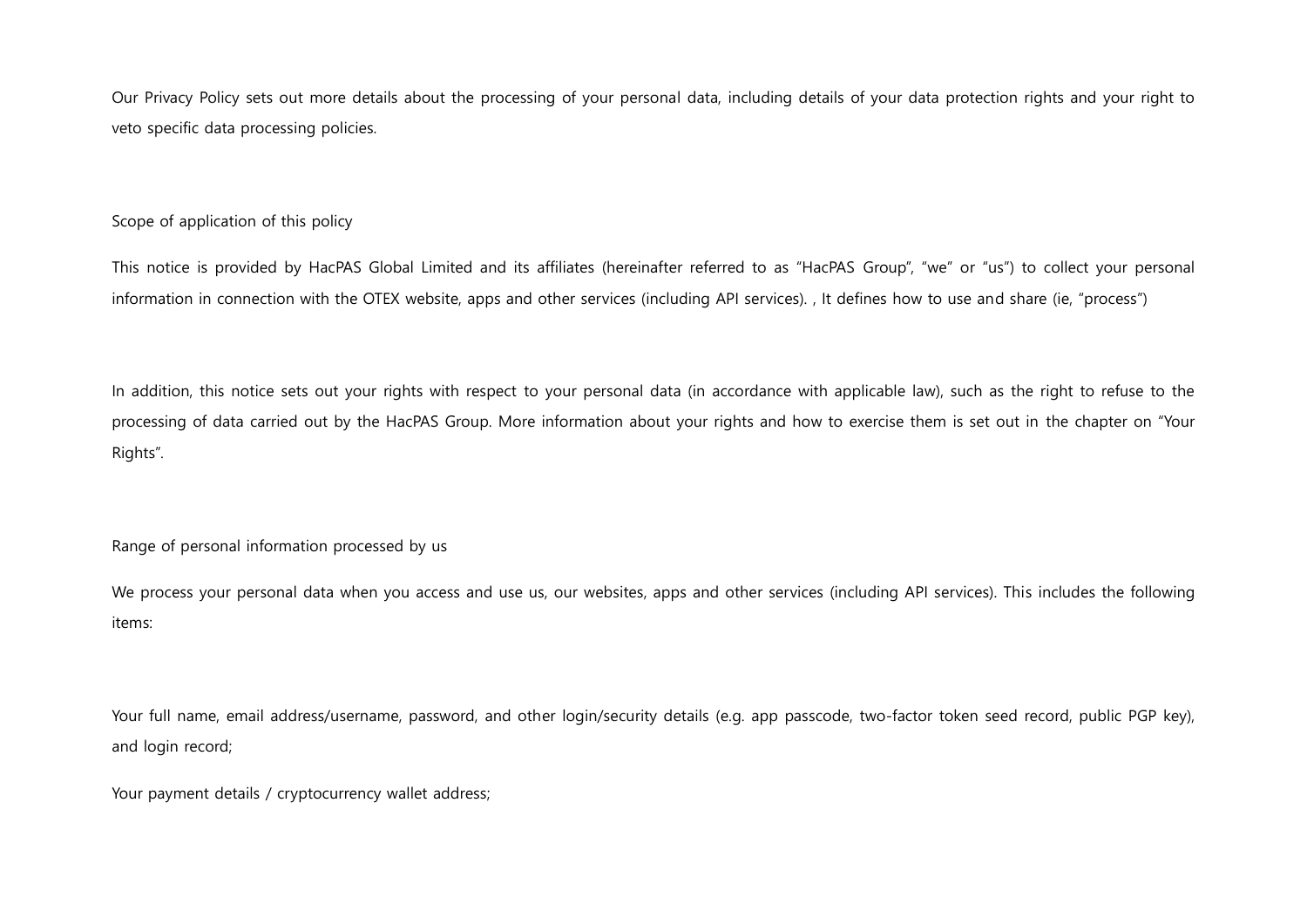Your account and portfolio details, such as real-time and past order history, transaction history, and positions and balances;

Account preferences including site announcements, sound, pop-up notifications for confirmation, and leaderboard preference pages;

Any personal information you submit for identification purposes and the location information you have notified and the geolocation of the IP address to which you are connected;Marketing and other communications preferences and any agreements you give us;

Information relating to the device or browser you use to access our website or app, as well as information about which features of the website/app are popular or that have problems that we need to correct;

The content and details of the message you posted in the chat room (trollbox) (eg: date) or a message sent to us (eg: customer support inquiry); And customer support announcements and other related records.

When we collect personal information from you, we aim to mark that information as optional or required through a form. However, the provision of personal information is a general requirement, especially if you need to create an account, make a transaction and verify your identity as needed: if the relevant information is not provided, we will provide you with the aforementioned activities and the services you expect. I can't provide them. You are not obligated to provide your full name when creating an account, but the ability to verify your identity afterwards may be limited, such as when you try to recover your account due to forgetting your password.

We do not collect fingerprints, facial recognition data or other biometric information. When you enable biometric security (such as fingerprint or facial ID login), biometrics are handled independently on your device and not on us. We may collect photos of you and a photo of the identification card that you have provided with our identity verification (KYC).

Scope of personal information provided from third parties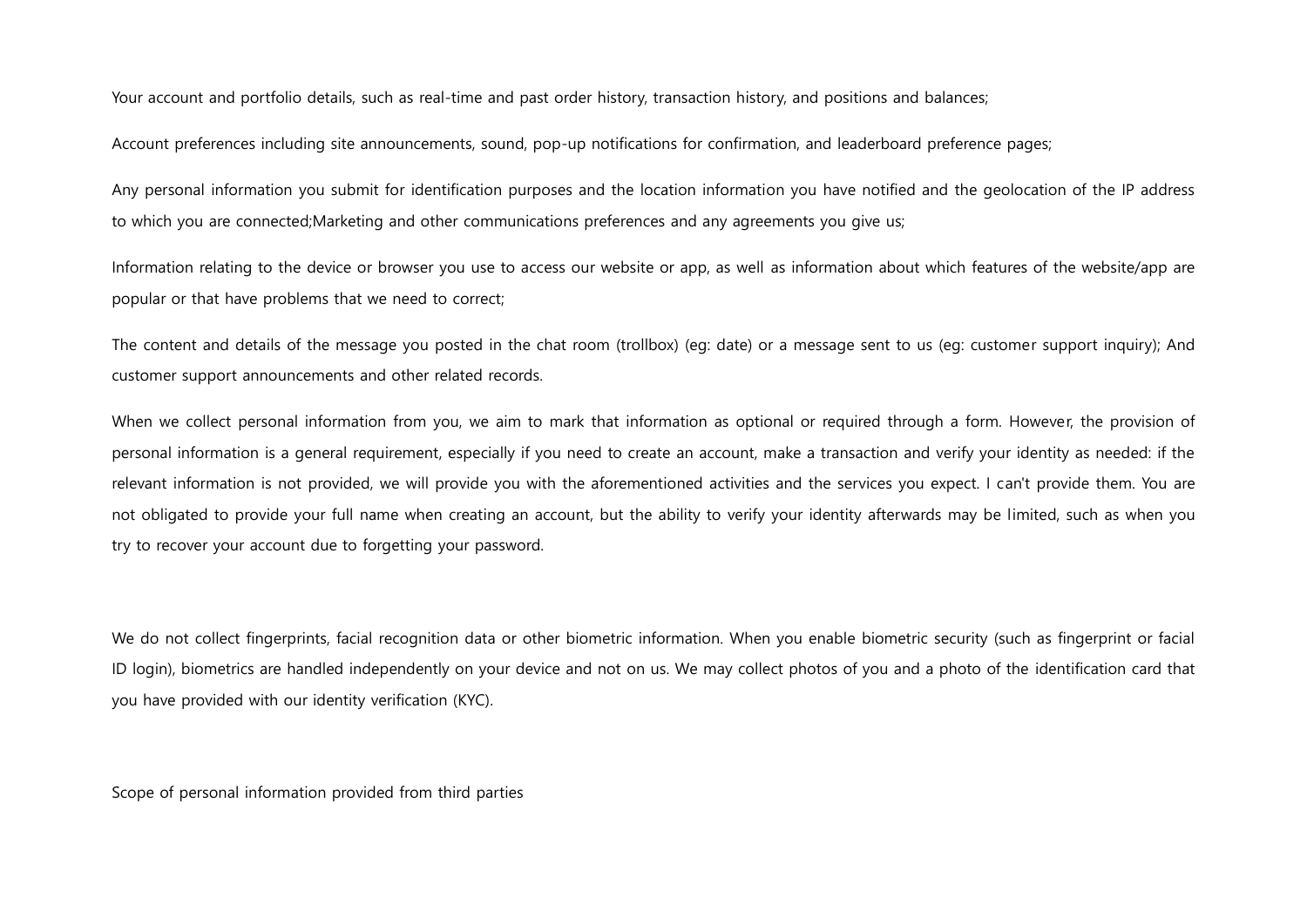We are provided with personal information when our affiliates refer you to us (for example, we receive information about the services you have used and information that links you). We will receive confirmation from OTEX's own e-mail that you have successfully authenticated using the KYC registered in the service. Third parties may perform website monitoring, such as finding stolen usernames and passwords on our behalf. Our communication service providers may provide us with information about your use of social media in order to enable better personalized communication with you. We are provided with transaction records from other exchanges and trading platforms to monitor exchange rates and market performance. Finally, we may provide information about individuals to some authorities that want access to user-related information, or to organizations that can access it with a legitimate request for information in some circumstances.

How we use the information we collect and the legal basis for using it

We process personal data we collect for the following purposes:

To fulfill (or take action in connection with) a service contract with you, this includes:

#### Account creation;

Identification, if necessary;

For receiving deposits and fees and paying withdrawals

To allow you to make transactions, manage and close your account and transaction details, and automatically freeze assets / liquidate cryptocurrencies in accordance with our policies and terms of service

Communication with you; And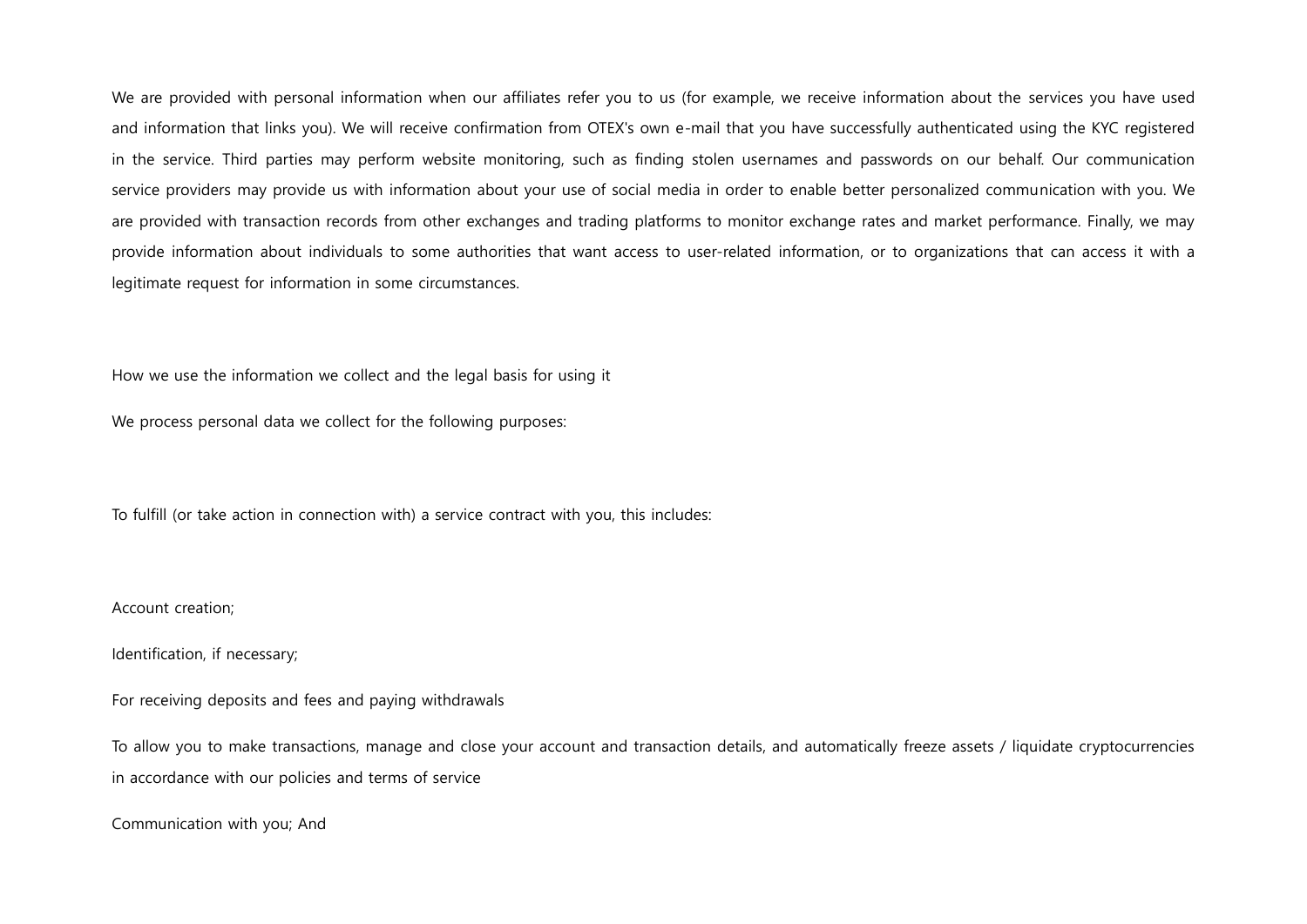To provide customer service

When it is necessary for HacPAS Group or a third party to conduct business and pursue other legitimate interests, in particular:

To provide the service you requested;

View how our websites and apps are used, test alternative versions (run OTEX testing and "beta" version models) and monitor website and app services by reflecting user feedback and comments on their use And to improve and protect it;

To personalize our websites, apps and services;

To aid third party monitoring and investigation by posting de-identified information about market data, including transaction records, on https://OTEX.io;

To prevent, investigate and/or report offenses such as spam, impersonation, security incidents or crimes (fraud, etc.) in accordance with applicable laws (applicable laws), and to monitor for consultations with authorities who wish to do so;

To investigate complaints received from you or other users;

For legal demands, compliance, regulatory or investigation purposes (including facts relating to legal proceedings or litigation); And

Market research, to engage individuals. If you give your consent (to the extent that consent is required):

We provide you with marketing information relating to our related products and services, or other products and services provided by us and our thenaffiliated partners.

We set cookies based on our cookie notices and other information provided to you, and use email activity monitoring and other similar technologies.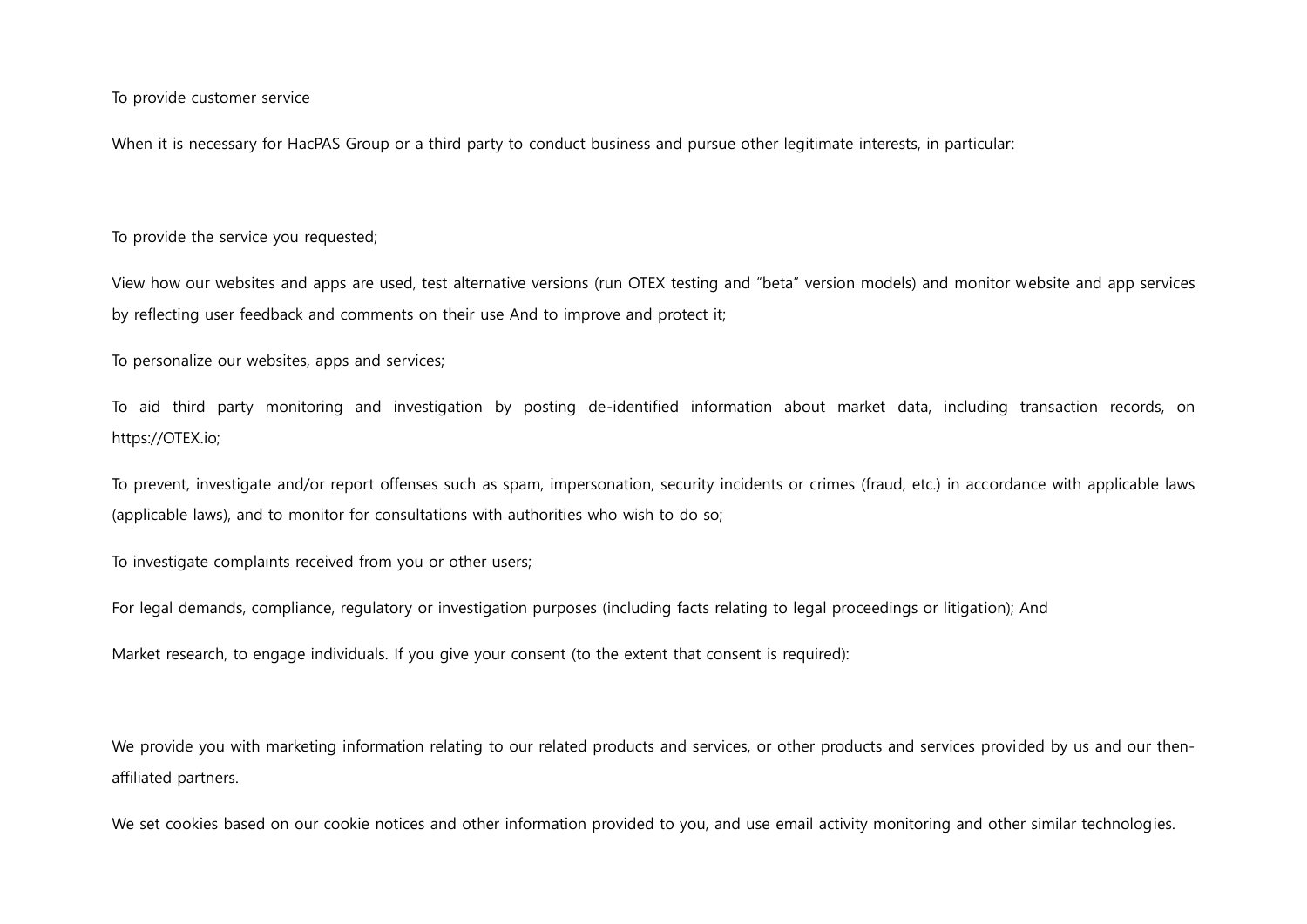In other cases where we seek consent, we will use the data for the purposes specified at that time.

Especially when required by law,That is, it is handled at the request of the relevant courts and public authorities conducting the investigation.

Fully automated decision making that can have a significant impact on you

In accordance with the service documentation and terms of service on our site, our trading platform implements certain automated processing based on the information in your trading position and account.

Additionally, other important automated decisions that use your personal data may be used to protect your account and comply with our Terms of Service. In particular, if you try to log in in a restricted service area where our service is restricted, your account may be locked automatically, and you can unlock it by contacting our customer support team. As part of the release process, you may be asked to provide identification and/or proof of location outside the restricted service area. While your account is locked, you cannot check positions, trade and place orders.

The use and activity of the API is monitored to protect our systems and maintain our terms of service. Depending on your API usage and transaction activity, you may use automated decisions to manage your account's API access or permission to restrict (this may include restricting or blocking access and activity to your account).

Processing in accordance with our legitimate interests

To the extent required by law, we aim to conduct comparative sentence testing when, as described above, important data processing activities are justified on the basis of "justified interests".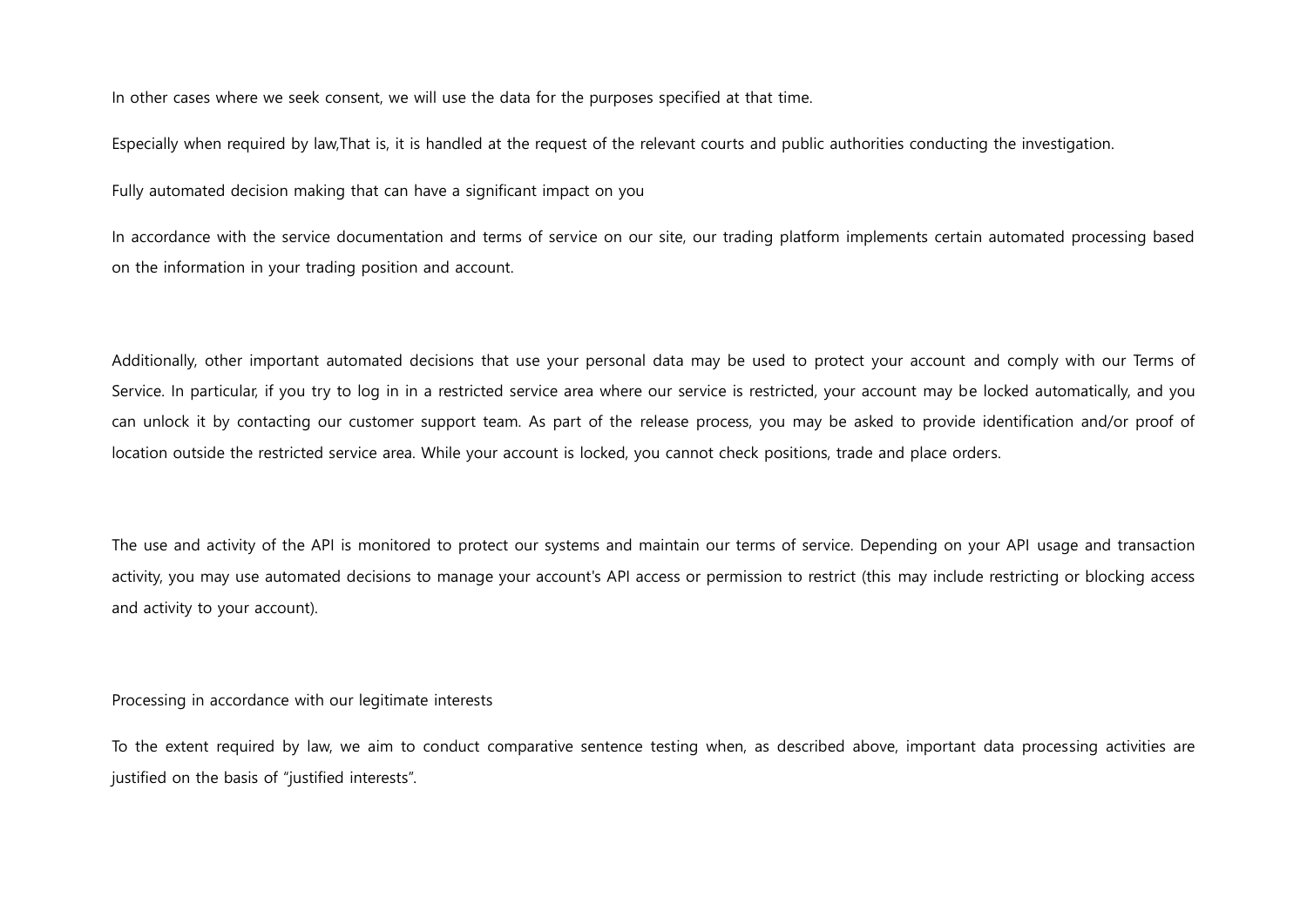### Withdrawal of consent or denial of marketing activities

You can always withdraw your consent, even if you have given your consent and there are legal grounds to process your data for other purposes as set out above. In certain cases, marketing-related information may be sent or displayed without your consent. You have the absolute right to refuse marketing and marketing profiling at any time. You may perform the above actions by e-mailing, changing your account settings, or by contacting us as set out below.

### Where is this personal information shared with whom?

We share your personal information with HacPAS Group affiliates, who will help us improve our services, run our business, and comply with our legal obligations and related third party demands. .

Personal information may be shared with affiliates who have referred you to our site (to successfully track referrals) or provided to affiliates for promotion or co-branding service integration. Information about past transactions may be shared with other trading platforms and exchanges. Personal information may be shared with courts or public institutions as described above when requested to provide information, required by law, or required for legal protection of the legitimate rights and interests of us or third parties.

Employees or entrusted persons may also have access to personal information and may be shared with third-party service providers who will do business on our behalf for the purposes described above. In particular, we use third-party websites and database hosting (primarily Amazon Web Services), web and app analytics.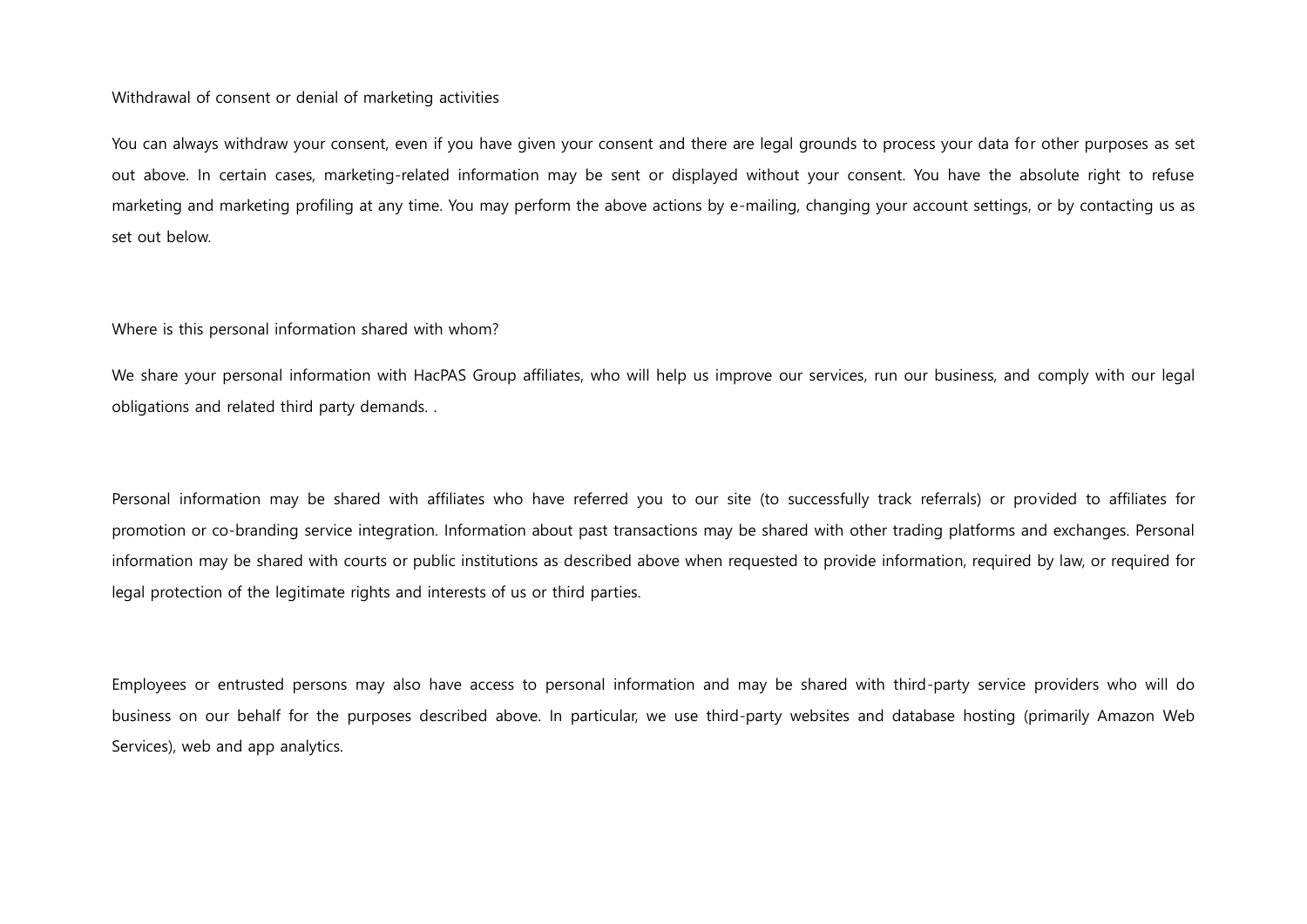In the event of a merger or sale of us with another company, details relating to you may be disclosed to the advisors involved in the merger or sale of our company, to the prospective advisors, and to the new owners of the business.

If personal data is transmitted to the UK or European Economic Area (where operational or remote personnel are located) or to an international organization and such destination is determined not to be subject to "appropriate determination" by the European Commission or other relevant authority (at that destination essentially Where we can't expect to provide the same privacy protections as the EEA), such personal data is a standard contract approved by the EU, except in very limited cases (one-time legitimate transfers to organizations that do not provide such protections). It is protected by provisions or by the consignee's "binding corporate rules". Further details can be obtained upon request using the contact information set out below.

For more information on affiliates, please click here.

## Your rights

In accordance with applicable law (especially whether the laws of the UK or the European Economic Area apply) you have the right to request from us a copy of your personal information you have provided to us (in relation to the terms and conditions entered into with us or your consent), and that personal information You may modify, delete, restrict, request to transmit in a structured, machine-readable format, or request forwarding to another entity (sharing information).

In addition, applicable laws (applicable laws) may, in some cases, provide you with the right to object to the processing of personal data about you (especially if you do not need to process information to meet contracts or other legal requirements). Or if we use the information for direct marketing).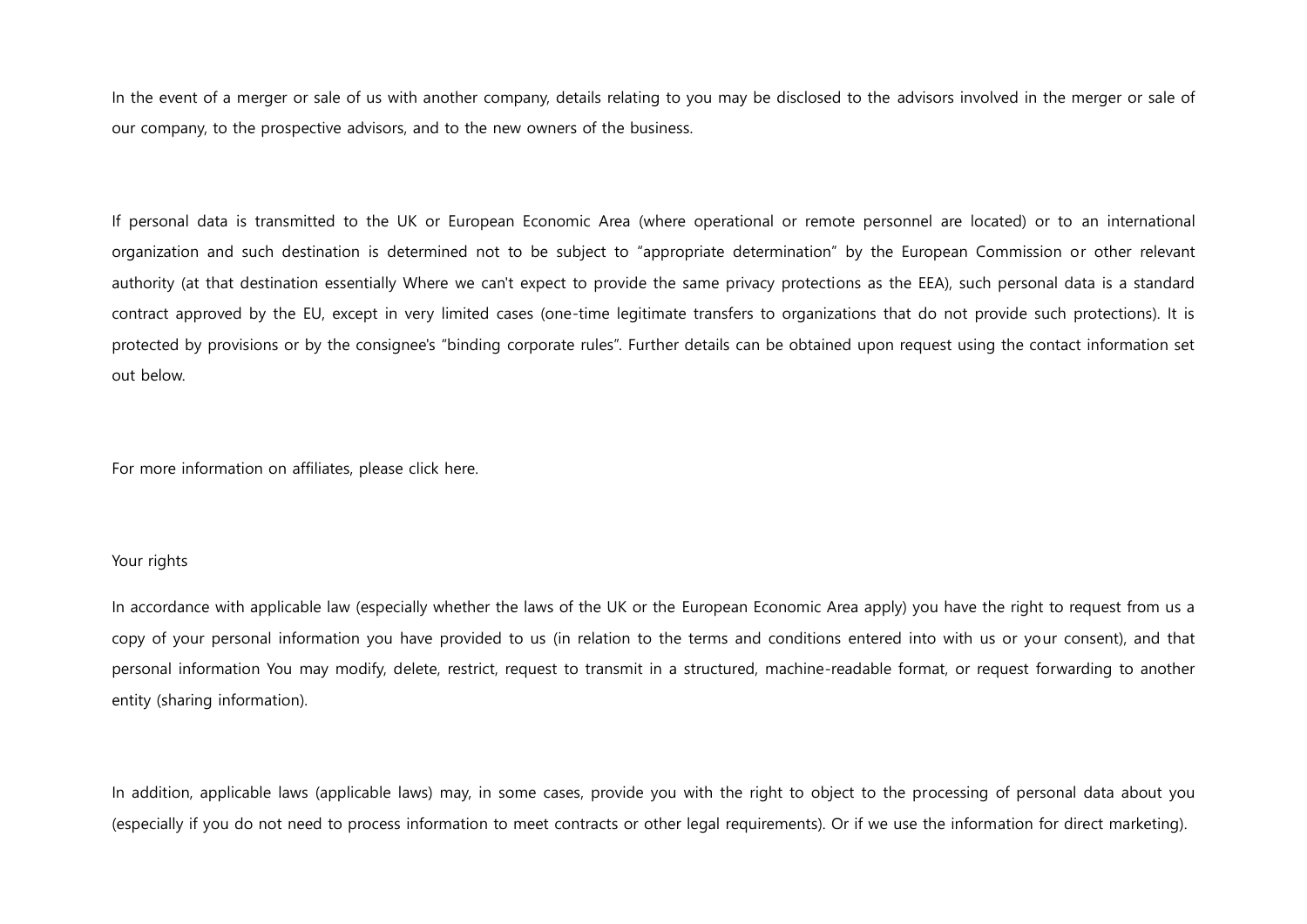You have the right to challenge the outcome of a material automated decision. This must be emailed to us within 3 business days of the decision date and we will review it.

Even if these rights apply, for example, in the fulfillment of your request, the personal information of others is exposed, the rights of others or legal entities (including our rights) are violated, or the data we are required to keep by law are deleted. Requests to be made or changed may be limited (or if there is a legitimate interest in maintaining an existing state). Upon your request, we will notify you of our relevant disclaimer.

If you would like to exercise one of these rights or obtain other information, such as a copy of a legitimate interest-related comparative sentence, you may contact us through the details below. If the objection you requested is not resolved, you generally have the right to file a petition, etc., to regulatory authorities under applicable law. For example, in the European Economic Area, you can file a complaint with the data protection authorities where you live or work, or where the violation occurred.

How long does the HacPAS Group retain this information?

When we process personal data through a contract with you, we retain the information for 6 years from the last connection with you.

When processing personal data for marketing purposes or with your consent, we will only process the data for a short period of time (so that your request can be fulfilled) in response to your request to stop. We also keep a record of such requests indefinitely so that we may fulfill your request in the future.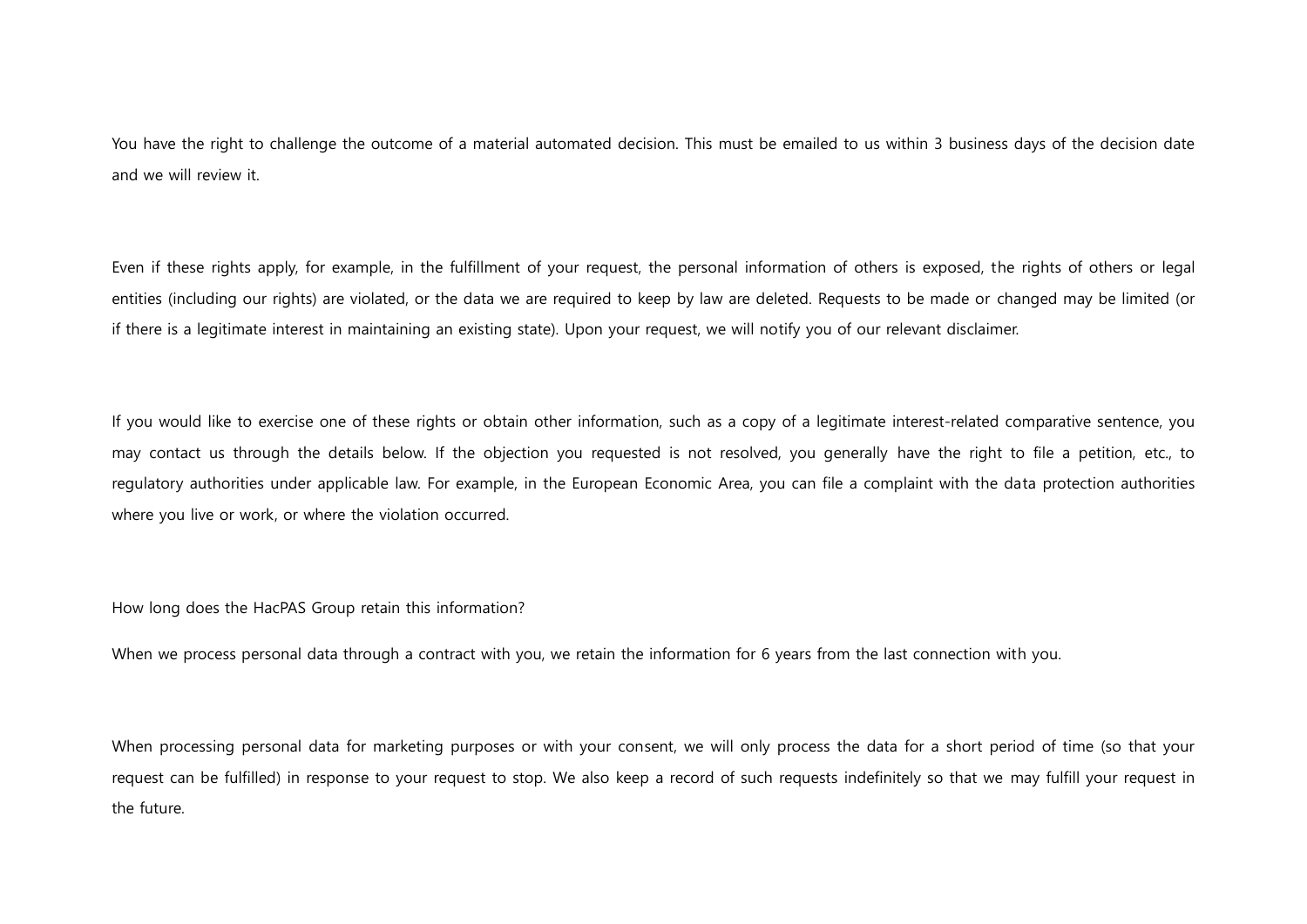If personal information is processed for the purpose of site security, it is kept for 3 years.

Longer retention periods may apply if continued access to records is an important factor in advocating our legal rights or if the law requires that information be retained for a certain period of time.

### Cookies and related technologies

We use cookies (and locally stored objects, collectively referred to as "cookies"), web beacons/tags, and other relevant approaches to collect information about your use of the website. Cookies are small pieces of information that a web server sends to a web browser to enable certain functions or analysis. Specifically, we use the following items:

## Essential Cookies

These cookies are essential cookies for you to navigate the website and use the functions of the website.

In the absence of such a cookie, we are unable to provide what you requested, such as remembering your login details or trading orders.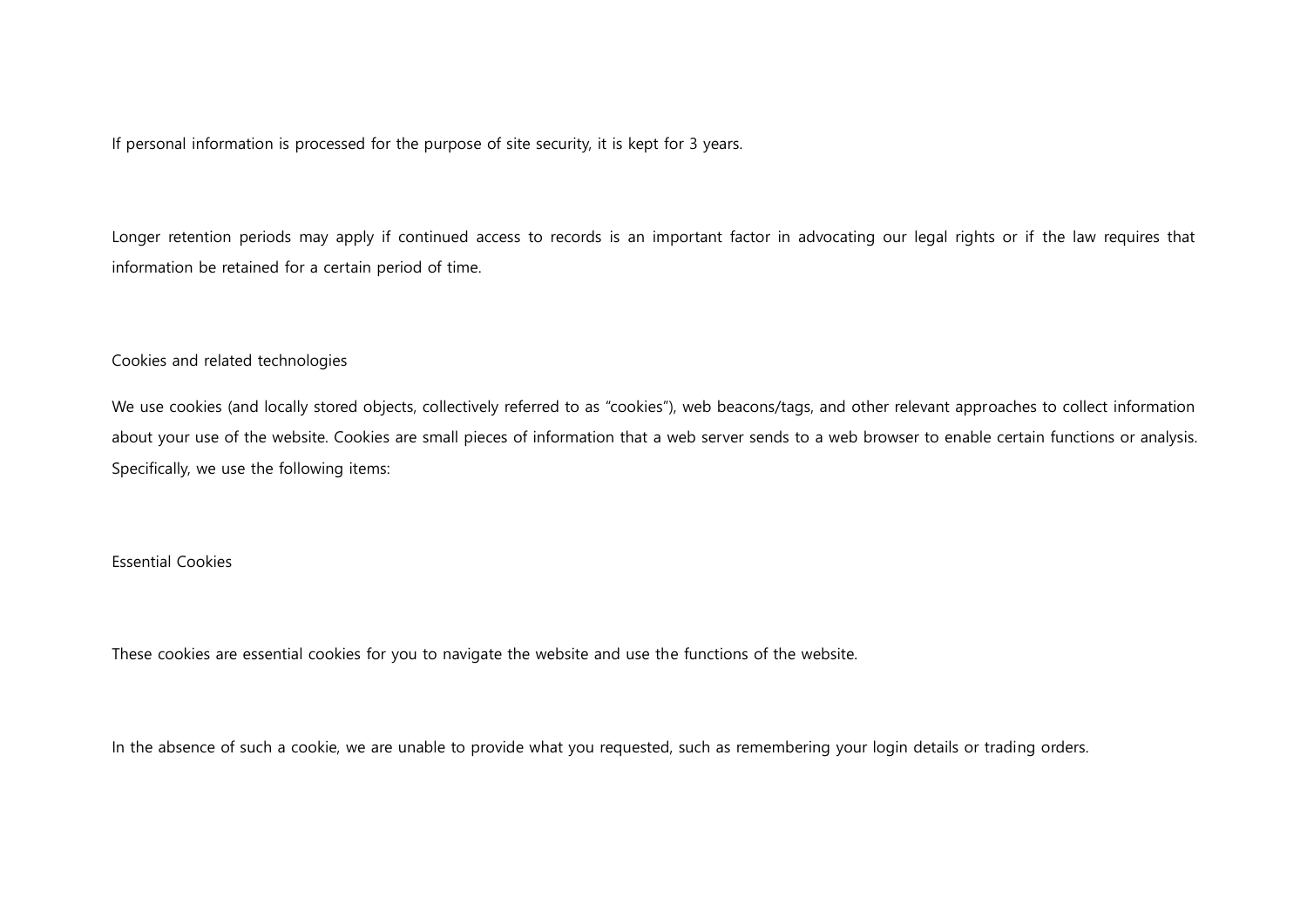In addition, we use these cookies to balance the traffic of multiple servers and respond to high traffic from all users.

## Performance cookie

These cookies collect information about how users use our website. For example, these cookies allow us to learn about how customers have entered our site and how they use our site, in areas such as navigation, transactions, customer support, and marketing. It can be used to find areas for improvement, such as.

## Functional Cookie

These cookies remember your choices, such as the country, language and search range you are visiting. It can be used to provide an experience that is more suitable for your choice.

Targeting or advertising cookies

These cookies collect information about how you use the internet in order to serve you ads that are more relevant to you and your interests. It is also used to limit the number of times you watch ads and to help measure the effectiveness of your advertising campaigns. These cookies are usually installed by third party advertising networks. These cookies remember the websites you visit, and that information is shared with other third parties,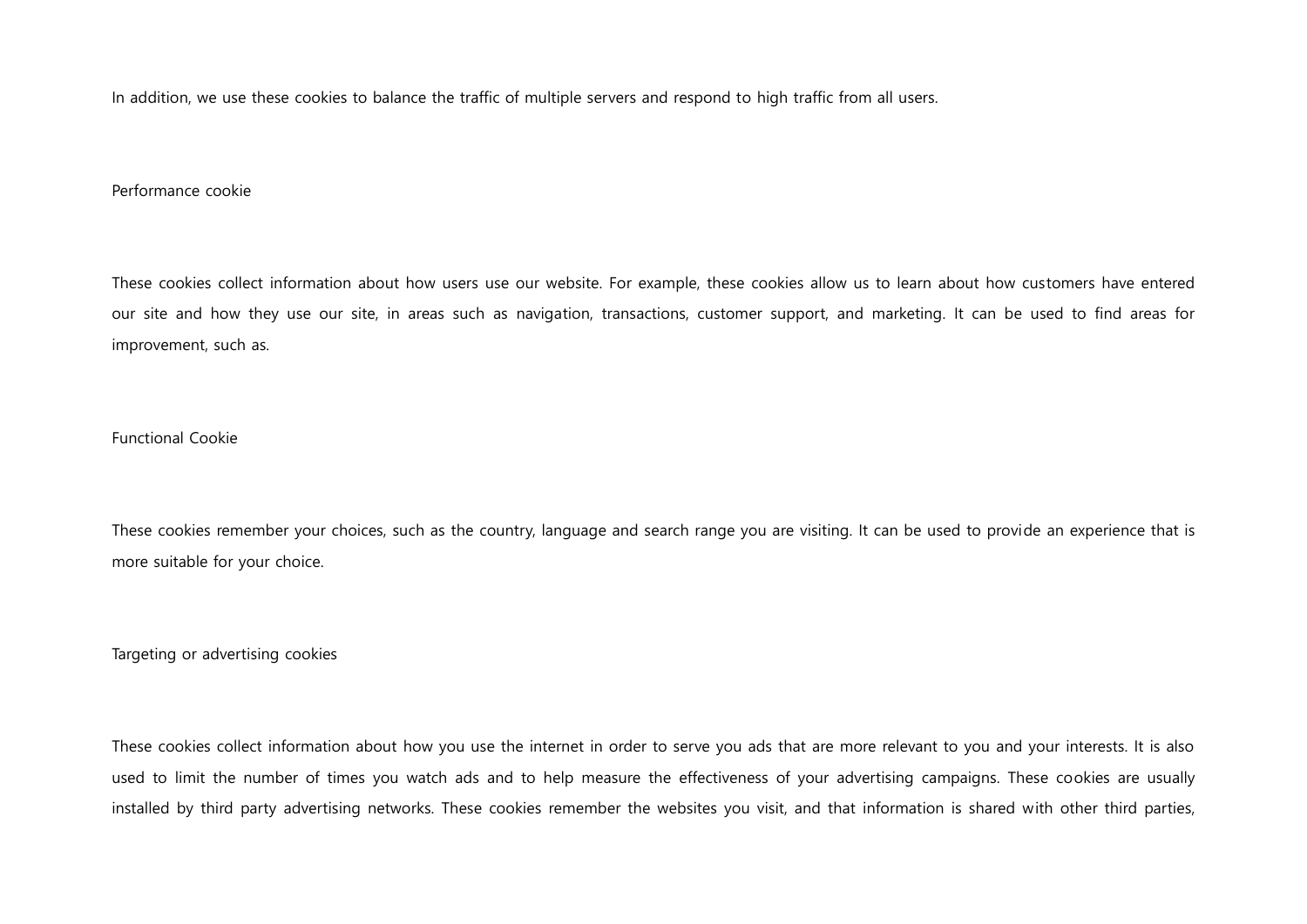such as advertisers.

Social media cookies

These cookies allow you to share what you have done on the website through social networking services such as Facebook and Twitter. Please refer to their respective privacy policies for details on how cookies work and control them.

Web beacons, tags

Some of our web pages, emails, or some apps may contain electronic images or computer code that allows us to learn more about how our websites and apps are used (such as the performance cookies described above). These "web beacons" and "tags" collect only limited information. Our app currently uses small snippets from Segment.com and Sentry.io to help analyze information. We may also handle web beacons installed by third party advertisers.

Control the technology

To delete cookies, please check your browser or device settings (and help page) for instructions on how to delete cookies. Your browser or device may provide tracking control for items other than cookies, such as beacons or tags.